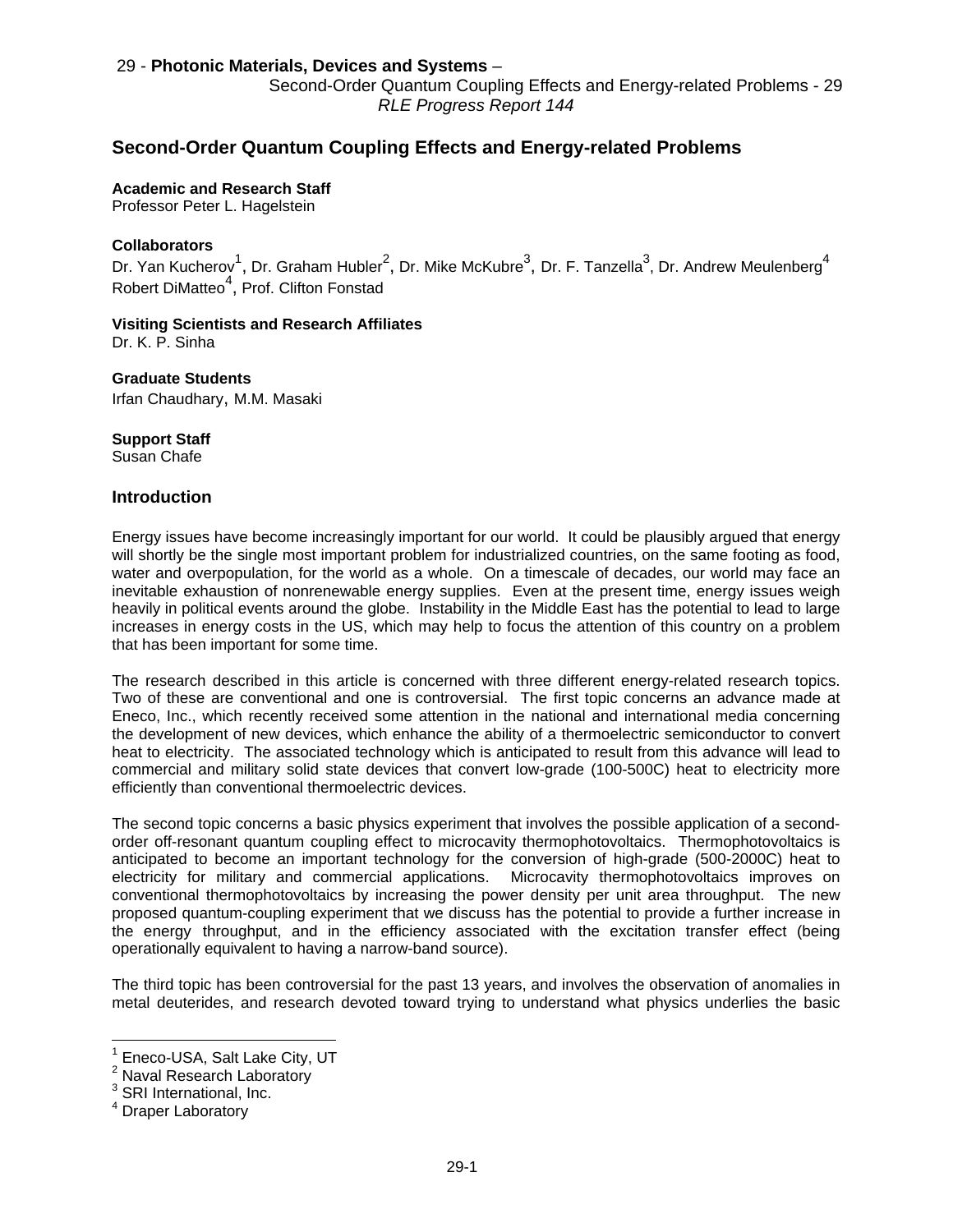### Second-Order Quantum Coupling Effects and Energy-related Problems - 29 *RLE Progress Report 144*

effects. The situation as it stand today is more or less as follows: Many experiments on metal deuterides exhibit a variety of anomalies. The experiments are consistent with the existence of new and unexpected nuclear effects. Due to the controversy of previous years and negative publicity, most scientists doubt that there exist any real anomalies, associated research and public discussion is not encouraged, and publications are generally discouraged. From our perspective, the experimental results seem real enough, and the important outstanding question concerns what physical mechanisms are responsible. This research area might be considered under the general heading of "emerging'' science.

One of the anomalies is the claimed observation of an excess heat effect, and the associated quantitative production of <sup>4</sup>He. If it is true that deuterium can be "burned" to produce a <sup>4</sup>He ash, then a door opens to a new kind of nuclear energy technology. This is of course a major goal of interest to scientists working in this field. Much controversy in previous years centered on the relative lack of helpful experimental results and the complete absence of any reason to hope for the existence of a physical mechanism which might allow such a process to exist. In the end, the underlying questions are physics questions, which will ultimately be answered in the laboratory. Over the past several years, a variety of experimental results and theoretical ideas have led to the consideration of a new model, which appears to have the potential to make sense out of the seemingly disparate anomalies. Our discussion in the third section is intended to provide an overview of the situation in the field in light of the new model as it is presently understood.

# **1 Enhancement of the Efficiency of a Semiconductor Thermoelectric**

### **Project Staff**

Peter Hagelstein and Yan Kucherov

When a temperature gradient is imposed across a conductor, in most cases a small voltage will be induced. If the conductor is shorted out, a current will flow. One might think of the origin of the current in terms of carriers within the conductor moving on average away from the hotter region of the conductor in the general direction of the colder region. To develop zero total current as required in the case of open circuit conditions, we might think of the thermally-induced current just described as being balanced by an ohmic return current. The build-up of net charge within the conductor gives rise to an internal field, which drives a return current in the opposite direction. This is observable as an open circuit voltage. The development of a voltage and current in the presence of a temperature gradient in this way constitutes the thermoelectric effect.

Thermoelectric materials are used for thermal to electric energy conversion applications and for refrigeration. The goodness of a thermoelectric material depends on its ability to develop a voltage (which is characterized in terms of the thermopower Σ, which is a measure of how much voltage per unit temperature drop), the electrical conductivity  $\sigma$  and the thermal conductivity κ. How good a thermoelectric material is can be determined from its thermoelectric figure of merit. In the literature, thermoelectric materials are often characterized in terms of the *ZT* parameter

$$
ZT = \frac{\sum^2 \sigma}{\kappa} T
$$

The three material parameters  $\Sigma$ ,  $\sigma$ , and  $\kappa$  are functions of the thermoelectric material under consideration. In most cases, there is little that one can do to a material that will have much effect on these parameters so as to improve the figure of merit. During the last few years, materials scientists have developed a variety of interesting new approaches to designing materials with special properties, which result in modifications of the material parameters. For example, phonon transport can be inhibited through the use of layered materials. The thermopower and electrical conductivity can be improved in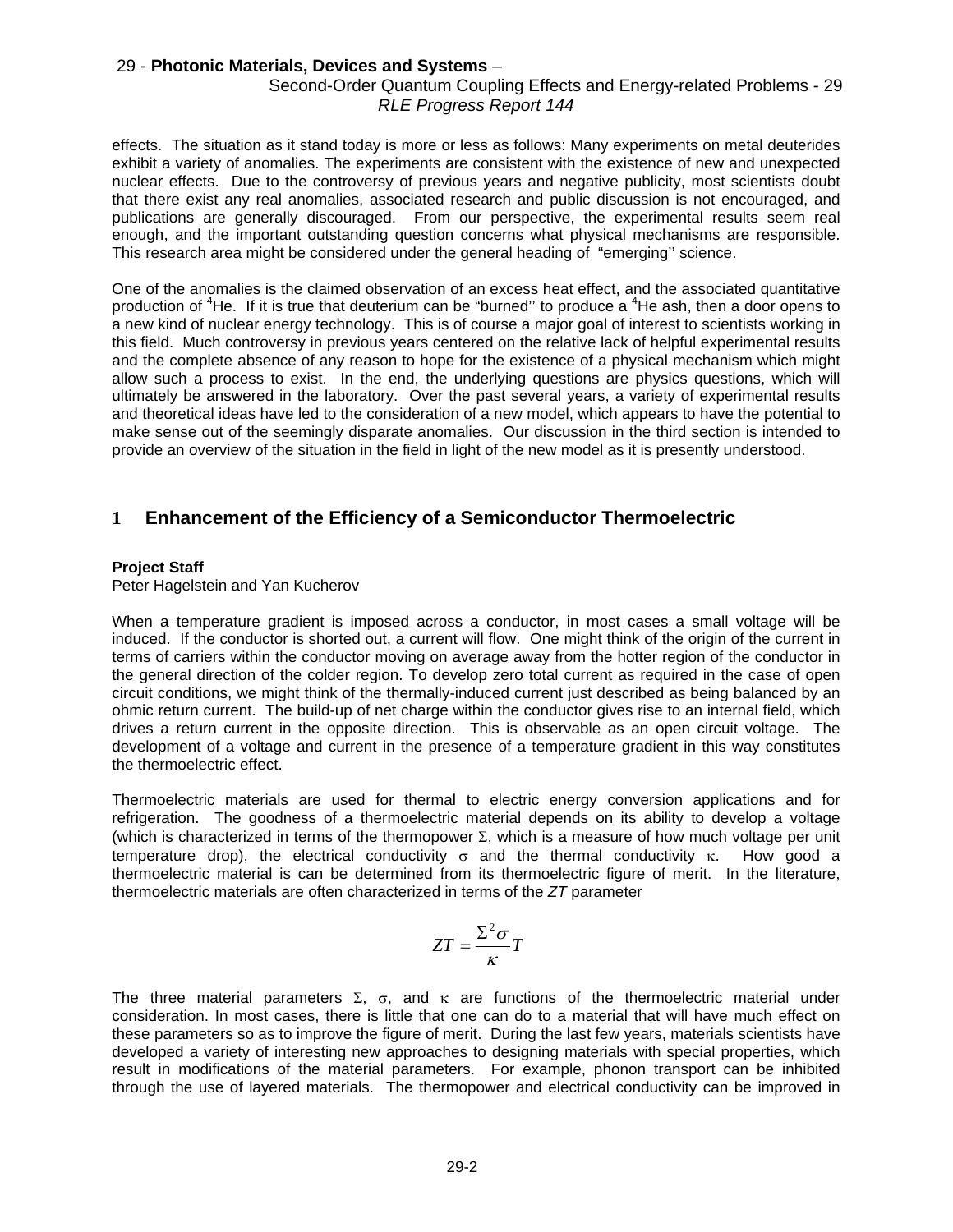### Second-Order Quantum Coupling Effects and Energy-related Problems - 29 *RLE Progress Report 144*

thin films and in nanowires. For n-type thermoelectric materials, the largest *ZT* parameter reported so far in the literature is in the neighborhood of 2.5.

### **The thermal diode**

We have recently found a way to improve the efficiency of semiconductor thermoelectric materials for thermal to electrical energy conversion, through the use of a new device, which we have termed a thermal diode [1,2]. In the simplest implementation, the thermal diode consists of a thin (micron-scale) emitter layer on the hot side of a thick (millimeter-scale) near-intrinsic semiconductor thermoelectric (see Figure 1.1). We have found that the emitter layer injects a current into the bulk thermoelectric region. The short-circuit current density is found to increase by a factor of two or more, which we attribute to current injection from the emitter. The open-circuit voltage is also observed to increase by a factor of two or more, which we attribute to the greater internal field that is required to produce a larger ohmic return current.



**Figure 1.1** Basic thermal diode structure. Second-order thermionic current injection from the heavily doped emitter diffuses across the solid gap region to the collector. The solid gap region is a near-intrinsic thermoelectric semiconductor, which contributes a thermoelectric current in addition to the injected current.

The mechanism, which we have proposed to account for this effect, is a new kind of second-order thermionic emission process. The scattering lengths for electrons in the materials that we have considered so far (indium antimonide and mercury cadmium telluride) are very long (on the order of a micron). We consider briefly the current injection under short circuit conditions. An electron can transport ballistically from the emitter across the junction into the edge of the hot side of the bulk thermoelectric material. One might view this injection as a thermionic effect, but there is a similar reverse injection in the other direction that very near balances the forward injection. If the electron distributions were assumed to be in equilibrium on both sides of the junction, then the forward and reverse currents would very nearly balance (there would be a net thermoelectric current consistent with the conventional thermoelectric current associated with a layered device). However, as we are dealing with thermoelectric materials, the electron distributions have a non-Fermi-Dirac contribution, and the ballistic transport of the non-Fermi-Dirac part of the distribution does not lead to a balance. The net result according to such a model is that there can be an injected current in addition to the thermoelectric current, and which can be up to about four times as large in theory as the thermoelectric current. The largest enhancement seen so far in experiments at Eneco is a factor of 2.8 increase.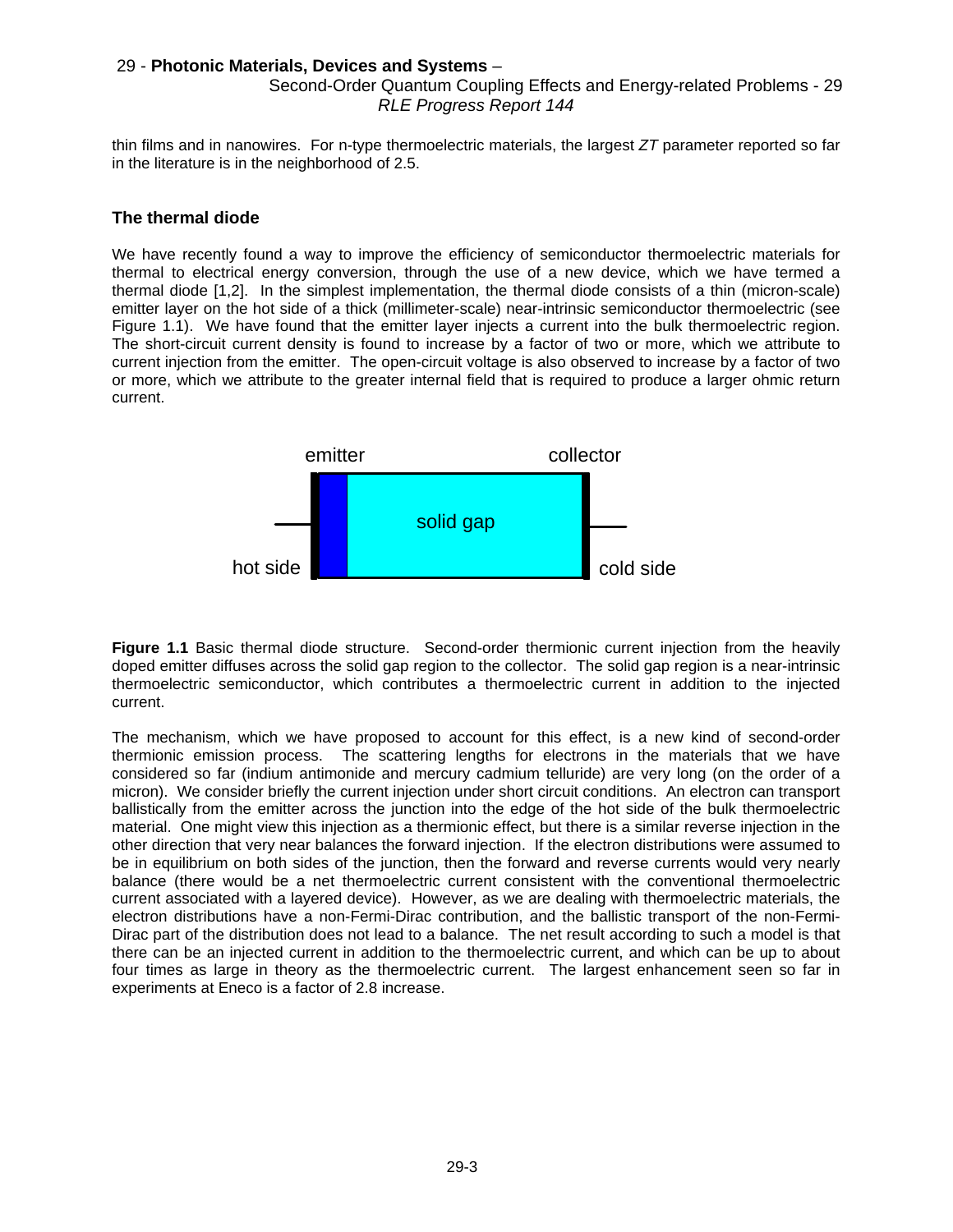

**Figure 1.2** Open-circuit voltage as a function of current for an InSb thermal diode with a poor emitter (black solid circles); thermoelectric model open-circuit voltage (solid line); open-circuit voltage of a thermal diode with a good emitter (red solid circles); model open-circuit voltage calculated from the current injection model (dotted line). Current injection from the emitter has increased the open-circuit voltage by a factor of 2.2 over the thermoelectric result.

#### **Enhancement of the open-circuit voltage and effective figure of merit**

An increase in the open-circuit voltage implies an enhancement in the associated figure of merit parameter. A measure of the improvement in performance of the device over the thermoelectric performance can be developed directly from the experimental measurements through the definition of an effective figure of merit parameter. We have defined the effective integral figure of merit  $Z_{\text{eff}}$ T parameter in terms of the experimental observables to be

$$
Z_{\mathit{eff}}\,T=\!\frac{J_{\mathit{sc}}V_{\mathit{oc}}}{\mathcal{Q}_0\Delta T}\,T
$$

Here, the short-circuit current is  $J_{sc}$ , the open-circuit voltage is  $V_{oc}$ , the zero-current heat flow is  $Q_0$ , and the temperature drop across the sample is ∆*T*. In the Eneco experiments, the heat flow is approximately linear in the temperature drop. The current and voltage relation is approximately linear (with an offset). Consequently, the effective integral figure of merit for the thermal diode is improved over the equivalent thermoelectric figure of merit by the ratio of the voltage increase squared.

$$
Z_{\mathit{eff}}\,T=\!\left[\frac{V_{oc}^{T I}}{V_{oc}^{TE}}\right]^2 Z T
$$

A voltage enhancement of a factor of 2.8 corresponds to an increase of a factor of 8 in the effective integral figure of merit over the thermoelectric value.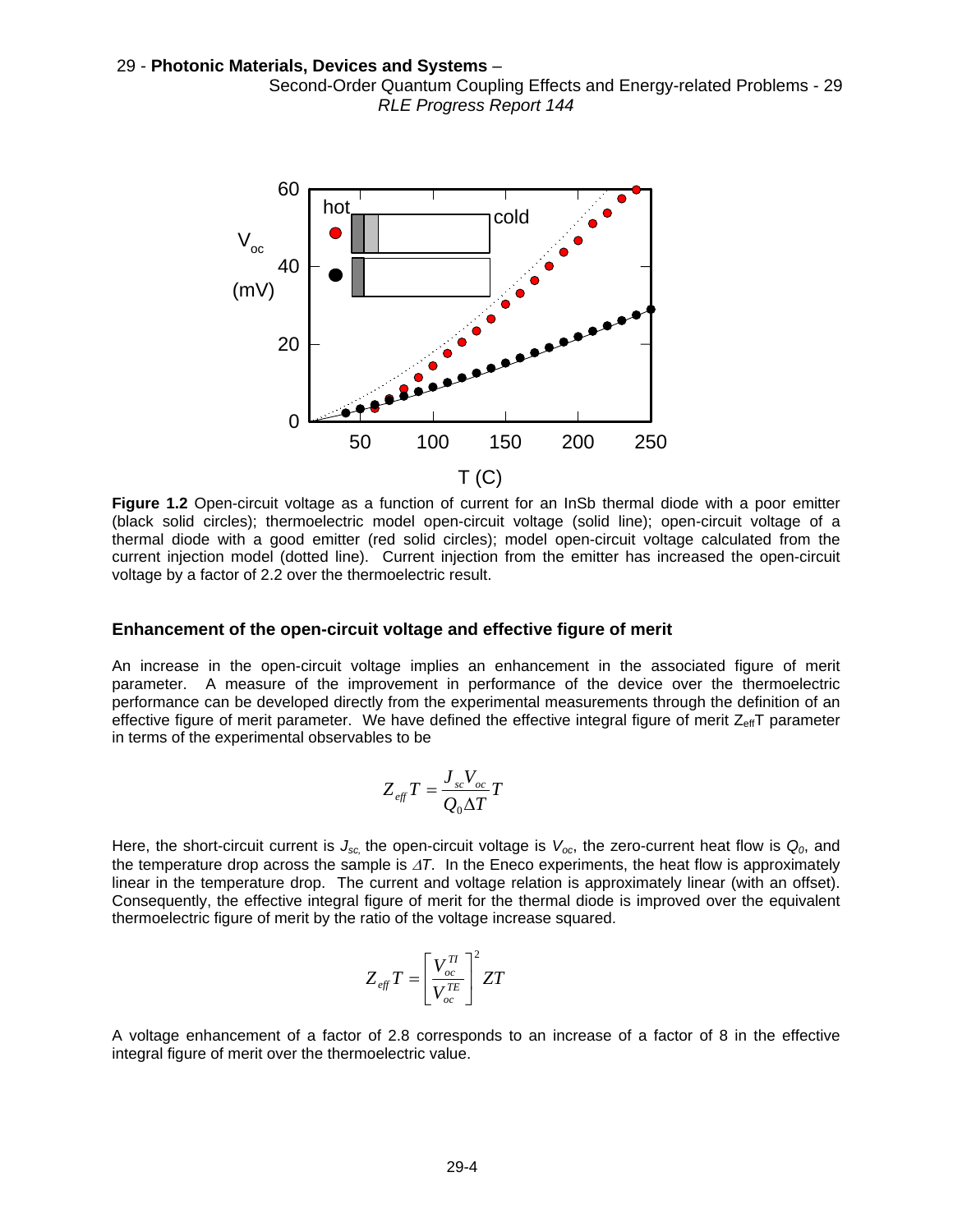

**Figure 1.3** Experimental results for  $Z_{\text{eff}}T$  for a mercury cadmium thermal diode (high solid red dots); a layered device with an InSb thermal diode on the hot side, and a HgCdTe thermal diode on the cold side (intermediate solid blue dots); a copper-cladded thermoelectric HgCdTe device (solid black squares); thermoelectric model result (solid line). Results are given as a function of the hot side temperature. The effective figure of merit  $Z_{\text{eff}}T$  has been increased by about a factor of 8.

We have also demonstrated that the ohmic return current can be inhibited, by placing a compensation layer on the cold side of a weakly doped thermoelectric semiconductor next to the collector contact. An enhancement of the effective figure of merit on the order of a factor of two has been observed in different experiments as a consequence of this effect.

Thermal diodes have been implemented in indium antimonide, and in several mercury cadmium telluride alloys (with different cadmium fractions), with enhancements in the figure of merit being in the range of 5 (InSb) to 8 (HgCdTe). The highest  $Z_{\text{eff}}$ *T* product that we have seen is on the order of 3.2, starting from a near-intrinsic mercury cadmium telluride sample for which the thermoelectric figure of merit *ZT* was 0.40. We believe that similar enhancements can be seen in other semiconductor thermoelectric materials. The results to date suggest that it may be possible to develop a total enhancement on the order of 20 with an optimal thermal diode design and implementation.

[1] P. L. Hagelstein and Y. Kucherov, "Enhancement of thermal to electric energy conversion with thermal diodes,'' *Proceedings of the MRS Winter 2002 Conference*, Boston, Nov. 2001.

[2] P. L. Hagelstein and Y. Kucherov, "Enhanced Figure of Merit in Thermal to Electrical Energy Conversion with Thermal Diodes,'' to appear in *Appl. Phys. Lett.* 

[3] Y. Kucherov and P. L. Hagelstein, "Efficient thermal to electrical conversion using thermal diodes," *Bull. APS* (March Meeting 2002), **179** (2002).

[4] P. L. Hagelstein and Y. Kucherov, "Enhancement of the figure of merit for thermal to electrical energy conversion with thermal diodes,'' *Bull. APS* (March Meeting 2002), **179** (2002).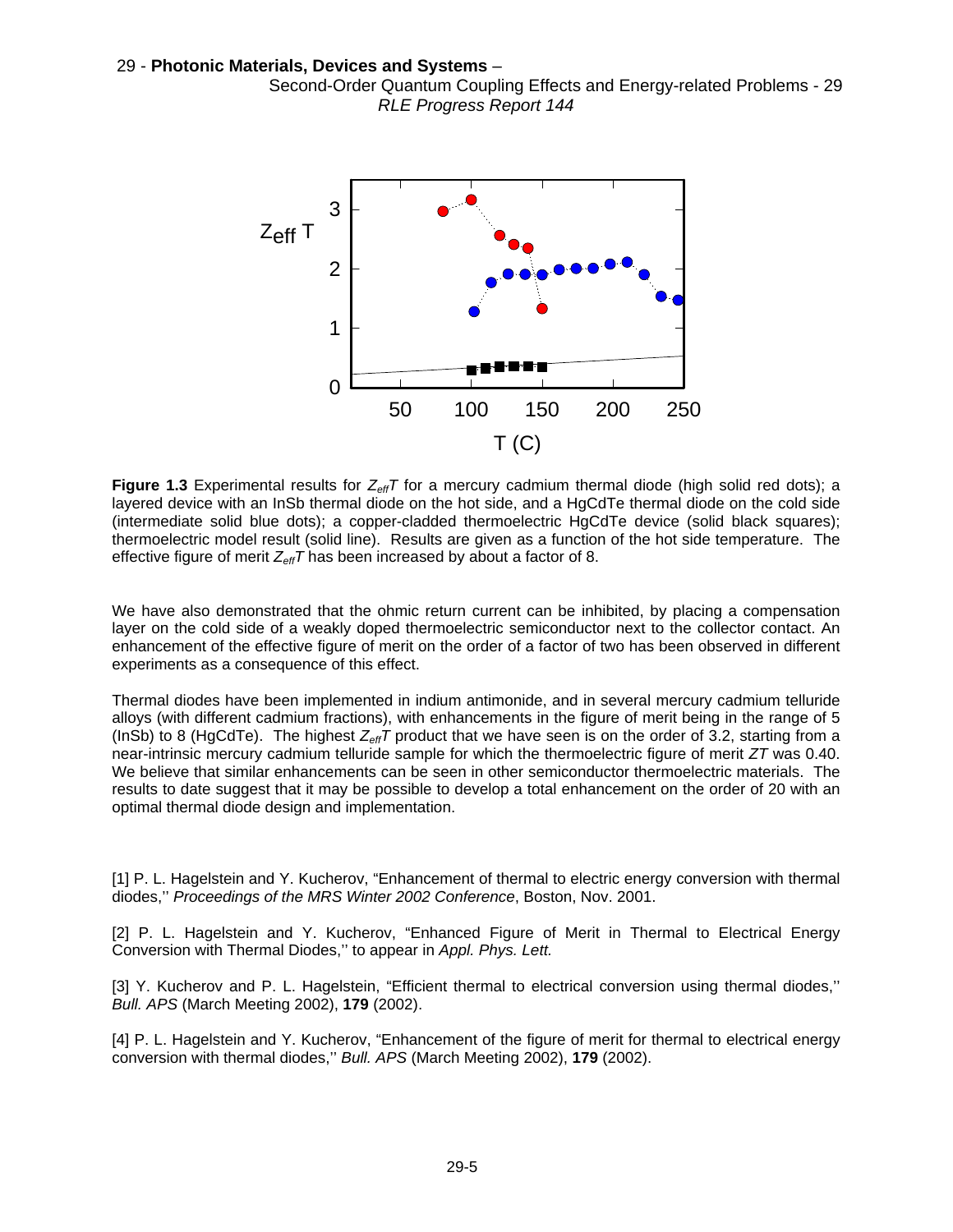Second-Order Quantum Coupling Effects and Energy-related Problems - 29 *RLE Progress Report 144* 

# **2 Power Enhancement from Quantum Coupling between Semiconductors for Photonic Based Energy Conversion**

### **Sponsors**

Draper Laboratory

### **Project Staff**

P.L. Hagelstein, K.P. Sinha, A. Meulenberg, R. S. DiMatteo, C.G. Fonstad

ThermoPhotoVoltaics (TPV) are a class of photonic based electrical generation devices. TPV devices convert heat to electricity by heating a surface (the emitter) which radiates IR photons to an adjacent low band-gap photovoltaic cell (typically InGaAs, GaSb, InAs, or InGaAsSb) which converts these IR photons to electricity. It was hypothesized [1] and recently demonstrated [2] that, if the hot emitter surface is brought into submicron distance from the cooled photovoltaic cell, substantially increased photonic and electromagnetic flux from hot side to cold side will occur - thereby increasing the photovoltaic output. The basic effect in this case is purely classical, due to additional power flow in the evanescent modes. A rapidly growing body of literature has been providing further theoretical understanding of these devices with this micron and submicron vacuum gap between hot and cold side and has been referred to as Micron-gap or Microscale TPV (MTPV).

# **Possibility of quantum coupling**

We have been interested over the last several years in the possibility of finding physical applications for a novel second-order quantum coupling mechanism that has been described in previous RLE Progress reports. The basic idea is that excitation can be exchanged between two-level quantum systems when both are coupled to a common oscillator. If the oscillator is off-resonant, then the basic effect is an example of a second-order off-resonant quantum-coupling mechanism. We have described previously how odd such an effect might appear. In what we described previously [3]., we might imagine atoms in one side of a microwave cavity that are excited, but allowed only to couple to a common microwave field. On the other side of the microwave cavity are identical atoms, which differ only in being unexcited, but also coupled to the microwave cavity. If the interaction between the atoms and the microwave field is somehow made to be nonlinear, then it is possible in principle to transfer the optical energy from one set of atoms to the other through coupling with a microwave oscillator.

Here we consider an application of the same second-order off-resonant coupling mechanism to quantumwell states in closely spaced semiconductors. We imagine that the quantum-well levels on either side are well approximated by two-level quantum systems. We recognize that there exists resonant coupling through transverse-photon exchange, which can be a near-field effect if the two quantum wells are within a wavelength or closer. We recognize that there can also exist resonant evanescent-wave effects, again through coupling with transverse photons.

In addition, we anticipate the possibility of coupling through a variety of off-resonant channels. We expect off-resonant coupling through transverse-photon exchange at frequencies different from the resonant energy of the two-level systems. Longitudinal photons have zero energy in QED, and any coupling via longitudinal photon modes will constitute an example of off-resonant second-order coupling. These processes could dominant in the case of very closely spaced quantum wells separated by a vacuum gap. In our proposals for an initial demonstration of the effect, it has proven convenient to work with a solid gap between the quantum wells. This is because it is relatively difficult to maintain macroscopic semiconductor quantum-well structures at a vacuum spacing on the order of a few hundred Angstroms. Consequently, there exists the possibility of phononic coupling between the states in the two wells. Any transfer of optical excitation through phononic coupling is decidedly an off-resonant coupling effect.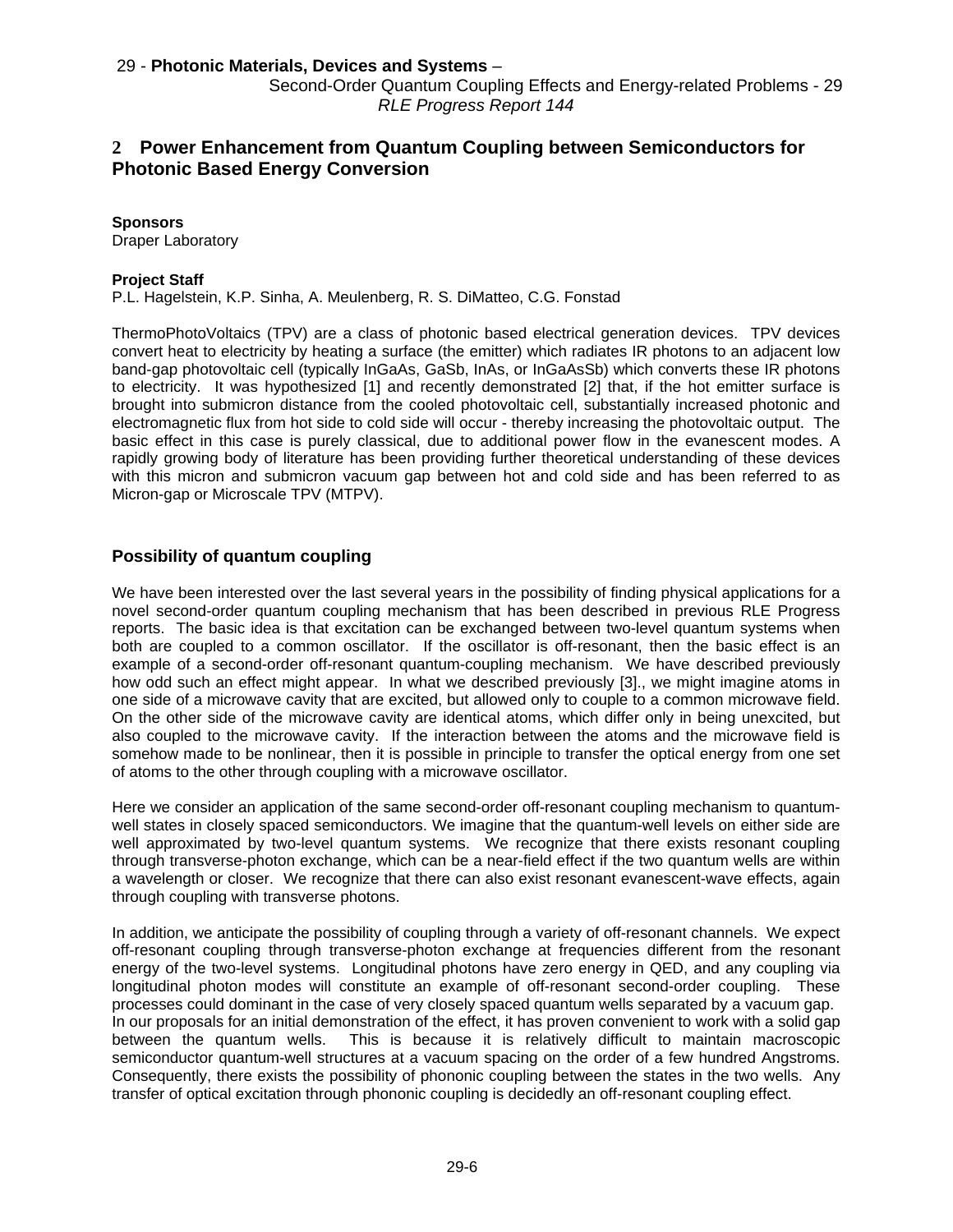### Second-Order Quantum Coupling Effects and Energy-related Problems - 29 *RLE Progress Report 144*

In the event that the off-resonant effects dominate over resonant-coupling effects, then we will have demonstrated, perhaps for the first time, an implementation of an off-resonant second-order quantumexcitation transfer effect. If the effect is found to work in the presence of a small vacuum gap, then it may have ramifications for the energy conversion problem. For example, in the event that the off-resonant effects become dominant in this case, we will see an enhancement of the excitation transfer from one side to another over what is possible through classical electromagnetic coupling. As we have both theory and experimental data for the classical coupling problem, we will be able to determine whether the new quantum coupling effect is operative. It is predicted to show up as an enhancement of the coupling, which implies an improvement in the efficiency of small gap TPV device operation through this mechanism.

### **Design issues**

To implement the scheme, we require a quantum-well design and an associated analysis. In the case of classical evanescent wave effects, extensive modeling has been done. Mathematical models developed at MIT [4] and Draper Lab [5], dispense with the details of the mechanisms. They use "average" material properties to identify resonances and then to predict the proximity-enhancement effects. Figure 2.1 provides an example of the Draper Lab electromagnetic-theory enhancement-model results [6]. It shows the output power density for 2 um light from a 1000K silicon emitter into an InGaAs TPV detector. The portion of the curve above 10<sup>-7</sup>m is the physical-optics-coupling (n<sup>2</sup> effect) enhancement. The enhancement here is not limited to  $n^2$ , since other optical-loss mechanisms are also removed by reducing the gap toward zero. [Antireflective coatings on the emitter and detector would raise the far-field power coupling; but, they would also reduce the microgap coupling.] The portion of the curve in Figure 2.1, below  $10^{-7}$  m, indicates further enhancement from the emitter/detector interaction. This model probably does not adequately address the new quantum-coupling effects. Nevertheless, it does indicate a significant proximity enhancement beyond the  $n^2$  effect.





Some work has been done attempting to develop design and analysis capability for the quantum-coupling part of the problem in particular. In a realistic design, one might like to include various complicating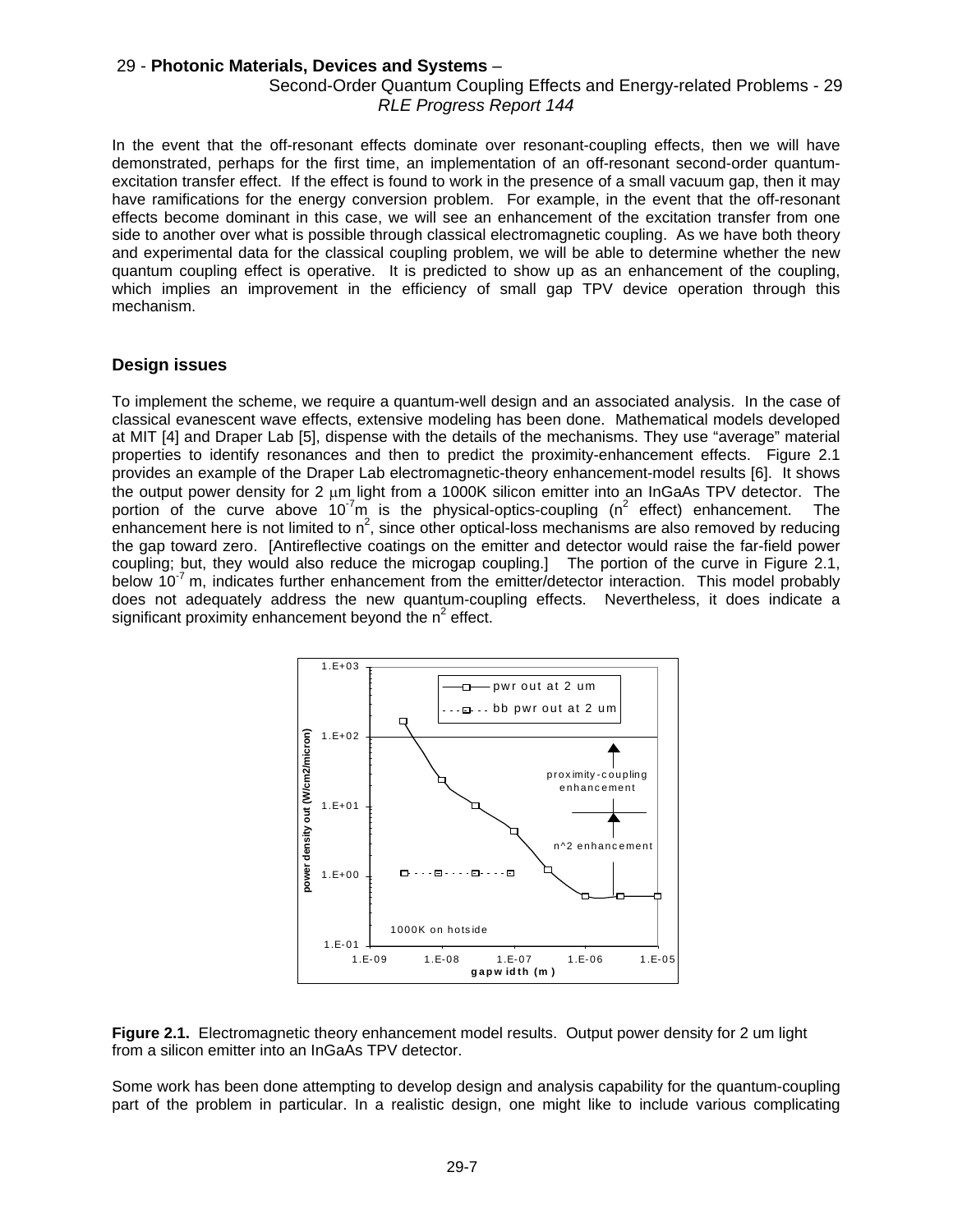### Second-Order Quantum Coupling Effects and Energy-related Problems - 29 *RLE Progress Report 144*

effects, such as the presence of a continuum of transverse photonic modes, longitudinal photonic modes, phononic modes, line broadening effects, and many-body effects.

Some initial results from the MIT quantum mechanical model have recently become available. Figure 2.2 includes the quantum-coupling enhancement, along with the  $n^2$  effect, for a proximity-coupled 660K InGaAs emitter into an InGaAs TPV detector. Note that, in this case, the enhancement exceeds 10x between  $5x10^{-7}$  and  $10^{-7}$  m. But, even more important, the power transfer is comparable to that for the silicon emitter (represented in Figure 2.1) at 1000K. This large enhancement is predicted for discretestate to discrete-state coupling. However, the line-broadening effects are significant (corresponding to a single-sided half-width at half-maximum,  $HWHM = 0.05$ , of a direct-bandgap semiconductor). The line broadening of a higher-temperature emitter will be somewhat greater and, therefore, will further broaden and lower the peak enhancement in Figure 2.2. The effect of the continuum of states above a semiconductor band edge has not yet been quantified. However, it is expected to raise and broaden the peak above 0.6 eV. Understanding and quantifying this effect is one of the goals of the experiments presently being undertaken.



**Figure 2.2** An example of proximity enhancement for resonant states at 0.6 eV. Effects of gapwidth and line broadening are displayed.

### **Initial experimental proposal**

The proximity coupling of photons across a vacuum microgap has been experimentally confirmed [2]. The new quantum coupling effects at close spacing will be identified in an experiment that uses a dielectric gap and a light source, to generate emitting electrons, rather than a thermal source. Figure 2.3 is a diagram of a semiconductor quantum-well structure proposed to verify and quantify the proximitycoupling effects beyond the  $n^2$  effect. Since, there is no vacuum gap between the emitter and detector, the  $n^2$  effect will be negligible. The multiple layers of the test structure will be grown by molecular-beam epitaxy, MBE, and thus can be made very thin (in the nanometer range) and well controlled. In this manner, the dielectric "gap" (or window) can be made much thinner than possible with a vacuum gap. Therefore, it is possible to vary and probe the ultrathin gap thicknesses plotted in Figure 2.1.

The structure will be grown on an InAlAs substrate. The first layer grown will be InGaAlAs with a bandgap low enough to absorb 1.3  $\mu$ m light that would pass through the substrate. This absorbed light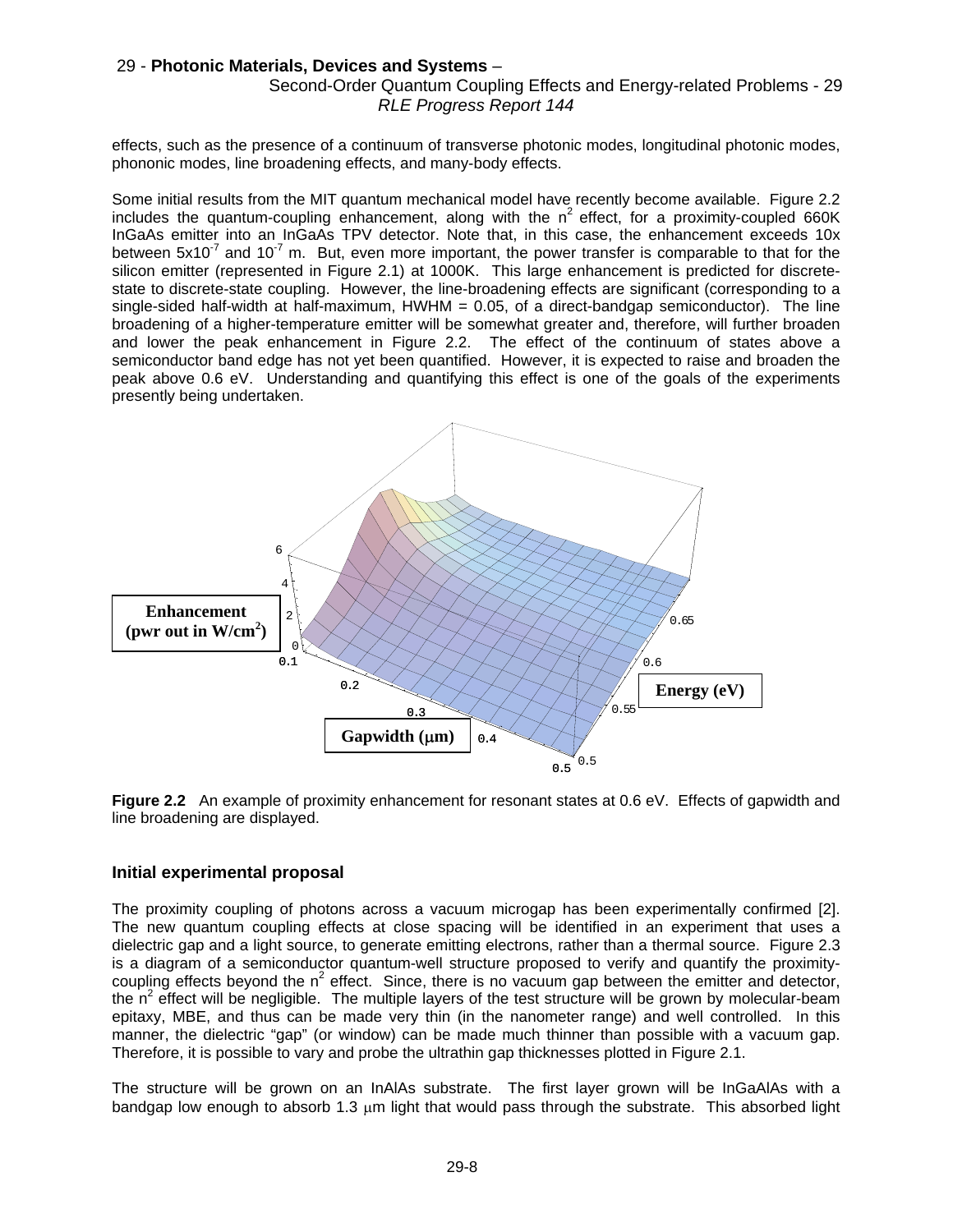#### Second-Order Quantum Coupling Effects and Energy-related Problems - 29 *RLE Progress Report 144*

would generate carriers that would be collected in the next layer, an InGaAs quantum well. The thickness of this well will be adjusted to provide a ground-state-transition level at  $\sim 0.855 \text{eV}$  ( $\sim 1.45 \text{µm}$ ). The next layer is the InAlAs window. Several versions of this structure will be made that are identical in all respects except for the thickness of this window. The fourth layer will be another InGaAs QW layer. In this case, the layer will be thicker, so that the second energy-transition level will be at the same energy as the light radiated from QW #1. Light absorbed in QW #2 (from QW #1) will generate electrons in a level from which they can decay/relax to the lower level before recombining to generate light at a third energy. This light emitted from QW #2 will have a longer wavelength  $(-1.5 \mu m)$  than that of the 1.3  $\mu m$  light from the source and the  $\sim$  1.45 µm light from QW #1). The final InAlAs "top cap" layer will establish the boundary of QW #2.



**Figure 2.3**. QW test structure to probe proximity and resonance coupling.

A spectrometer, looking at the sample, can then distinguish the 3 primary light sources. The light intensity from QW #2 and the ratio of the light emitted from QW #1 to that from QW #2 will change with window thickness. This information will be used to determine both the proximity- and the resonanceenhancement effects. Subsequent tests with an appropriate InGaAlAs layer between QW #2 and the top cap will allow exploration of a band edge (rather than a bound-state) coupling with QW #1 and absorbing its radiation.

### **Microgap experiments**

Another experiment, similar to that in Reference [2], will be performed with matched semiconductors across a microgap. Using a lattice-matched InGaAs layer on InP substrate, as an emitter, and a lowerbandgap InGaAs layer (on InP), as the detector, it is possible to see the effect of resonance at a bandedge. As the emitter is heated to higher temperatures, its bandgap will shrink and approach that of the detector. As the emitter band edge crosses over that of the detector, the ratio of microgap to widegap photocurrents should trace out the curves of Figure 2.2.

The enhancement in photocurrent of this experiment relative to that in Reference 2 will indicate the extent of the proximity effect for matched (selective) emitter/detectors. The peak height and shape will indicate the line-width effects of a band edge on the coupling.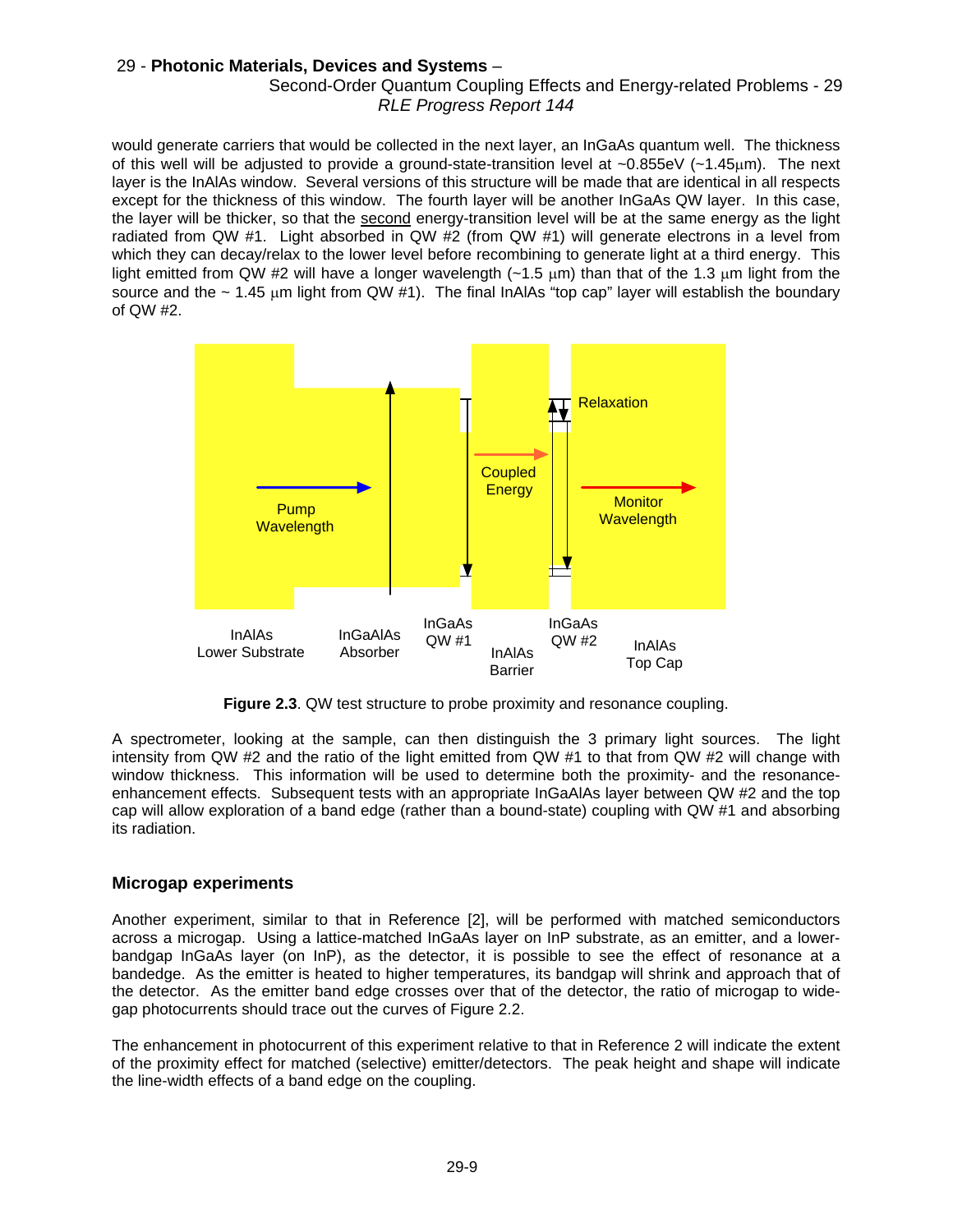### Second-Order Quantum Coupling Effects and Energy-related Problems - 29 *RLE Progress Report 144*

[1] DiMatteo, R.S., *Enhanced Semiconductor Carrier Generation Via Microscale Radiative Transfer*, Masters Thesis, Department of Electrical Engineering and Computer Science, and Technology and Policy Program, Massachusetts Institute of Technology, June 1996.

[2] DiMatteo, R.S., P. Greiff, S.L. Finberg, K.A. Young-Waithe, H.K H. Choy, M.M. Masaki, C.G. Fonstad, "Enhanced photogeneration of carriers in a semiconductor via coupling across a non-isothermal nanoscale vacuum gap", *Applied Physics Letters*, **79**, No. 12, September 17, 2001, p. 1894.

[3] Hagelstein, P.L., "Off-Resonanct Superradiant Coupling between Atoms and a Cavity," *RLE Progress Report* **141**, 1998, Part 1, Section 3, Chapter 1

[4] Sinha, K. P., "Quantum Theory of Radiative Transfer Between Closely Spaced Surfaces," Contract Report, in Progress

[5] Weinberg, M., "MTPV Solutions Over Many Layers," Draper Lab Memo, GBB4-01-0359, Dec. 31, 2001

[6] Meulenberg, A., "Separation of Optical and Near-Field Effects in MTPV," Draper Lab Memo, GBB-02 draft.

# **3 Anomalies in Metal Deuterides**

#### **Personnel**

Prof. P. L. Hagelstein, Dr. G. Hubler, Dr. M. McKubre, Dr. F. Tanzella, Dr. K. P. Sinha, I. Chaudhary

### **Sponsor**

DARPA

During the past 13 years, observations of a variety of anomalies from metal deuterides and hydrides have been reported. Under discussion during the past view years is the conjecture that many of the anomalies can perhaps be accounted for from a single underlying new physical process. Various proposals for what physics might be involved has changed over the years as we learn more about the experiments and about the models.

In what follows we outline the basics of the associated "unified'' model as we understand it today. The model is considered to be unified in the sense that it appears to apply to almost all of the anomalies systematically. No other model can make such a claim. Following the development of a brief account of the model, we then provide a connection between the model and many of the specific anomalies that have been reported.

The model itself is ultimately a consequence of including solid state effects at the outset in the description of nuclear fusion reactions in a lattice. The inclusion of the lattice allows for phonon exchange between the macroscopic lattice and the microscopic nuclear system. Phonon exchange can mediate the transfer of angular momentum from the lattice to the nuclei, and also provides the underlying coupling for new interactions between the nuclei and the lattice. Most important of these new interactions is the possibility of second-order site-other-site reactions between nuclei at different sites interacting with a common phonon mode. The results of this interaction lead directly to observable consequences, which we discuss below.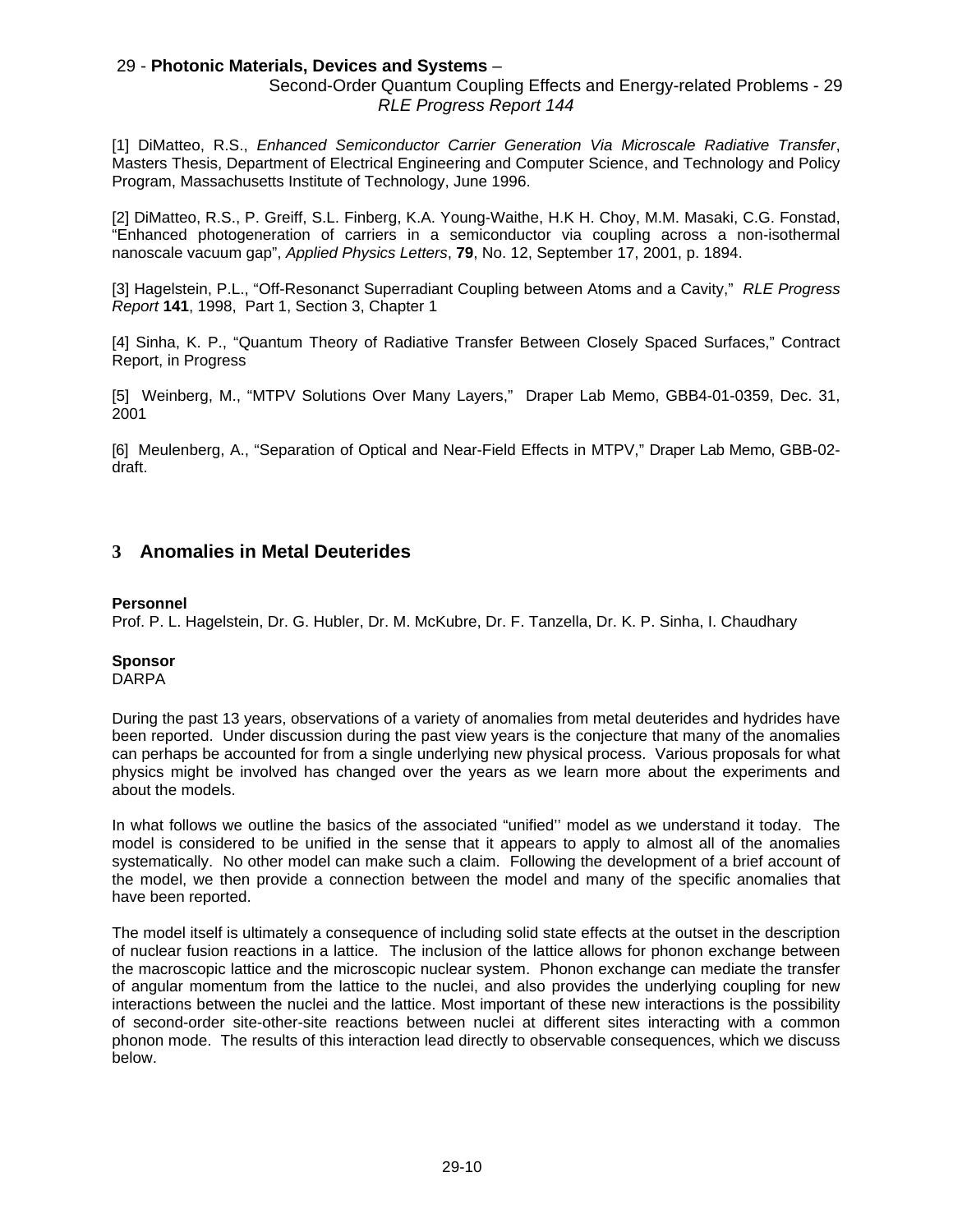Second-Order Quantum Coupling Effects and Energy-related Problems - 29 *RLE Progress Report 144* 

#### **The premise: Including solid state effects in nuclear reaction models**

The premise of the model under discussion is that when describing nuclear reactions that occur in a solidstate environment, the solid-state environment should be included in the theoretical description at the outset. This we recognize as a radical proposal, with important consequences. In this subsection, we are concerned with the details of the adaptation of a model for fusion from the nuclear physics literature to be generalized so as to include lattice effects explicitly at the outset.

The inclusion of the lattice can be incorporated in the case of fusion reactions through appropriate generalizations of the resonating group method [1] or the R-matrix method [2]. We consider the resonating group method briefly. We might think of the resonating group method as developing a total wavefunction  $\Psi$ <sub>T</sub> for the reacting channels in vacuum of the form  $\Psi$ <sub>T</sub> =  $\Sigma_j$   $\Phi_j$  *F*<sub>j</sub>, where the  $\Phi_j$  account for the internal nuclear wavefunctions, and the *F*<sup>j</sup> are the channel separation factors. Optimization of the channel separation factors leads to coupled channel equations for the channel separation factors, which we write formally through

$$
E F_i = \langle \Phi_i | H | \Phi_i \rangle F_i + \sum_{j \neq i} \langle \Phi_j | H - E | \Phi_j F_i \rangle
$$

The generalization of this to the lattice resonating group method involves the replacement of the channel separation factors *Fi* with lattice channel separation factors Ψ<sup>j</sup> which keep track of the center of mass coordinates of the reacting nuclei as well as that of neighboring nuclei. The total wavefunction  $\Psi_T$  is now generalized to include lattice effects  $\Psi_T = \Sigma_j \Phi_j \Psi_j$ , and the lattice channel functions are optimized according to

$$
E \, \Psi_i \ = \ \langle \, \Phi_i \, | \ H \ | \Phi_i \rangle \, \Psi_i \ + \ \sum_{j \neq i} \ \langle \, \Phi_j \, | \ H \text{-}E \ | \Phi_j \, \Psi_j \, \rangle
$$

We see that the generalization of the resonating group method, which was important early on in the nuclear physics literature for the analysis of the dd-fusion reaction, is accomplished without difficulty. This generalization, or the equivalent generalization of the R-matrix method, constitutes the underlying physical theory on which further discussion and developments are based.

#### **Phonon exchange**

One consequence of the new model is the possibility of phonon exchange during a fusion reaction with the lattice. Within the lattice resonating group method, the strong force interaction potential can be viewed as a nonlinear phonon operator. For example, the center of mass position operator  $\ddot{R}_k$  of a nucleus can be developed in terms of phonon mode operators  $\hat{q}_m^{\dagger}$  through an expansion of the form

$$
\hat{\mathbf{R}}_k = \mathbf{R}_k^{(0)} + \sum_m \mathbf{u}_m[k] \hat{\mathbf{q}}_m
$$

The nuclear interaction between nucleons of reacting nuclei in a pion exchange picture now must be thought of as being a highly nonlinear phonon operator [3]. To illustrate this, one might envision one of the nuclear potential models (for example, such as the old Hamada and Johnston potential [4]) as constituting an enormously complicated function of the phonon  $\hat{q}_m$  operators, when taken between nucleons associated with different nuclei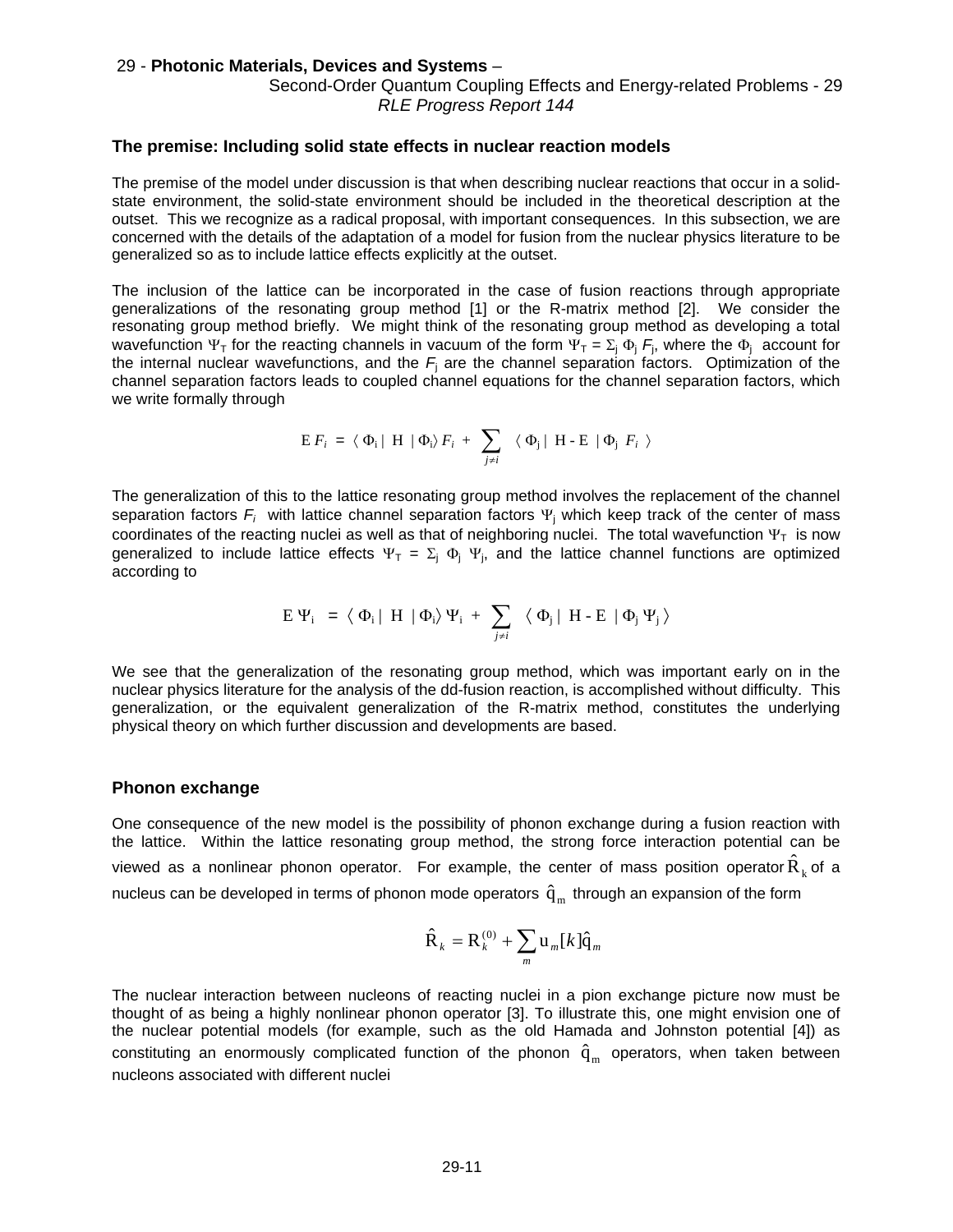Second-Order Quantum Coupling Effects and Energy-related Problems - 29 *RLE Progress Report 144* 

$$
V(r_2-r_1) = V(\Delta \hat{R} + x_2-x_1) = V(\Delta R^{(0)} + x_2-x_1 + \sum_m \Delta u_m[k]\hat{q}_m)
$$

where the nucleon position  $\mathbf{r}_i$  is assumed to be related to the nuclear center of mass position as  $\mathbf{\hat{R}}_i$  +  $\mathbf{x}_i$ .

We see in this is that since the relative positions of the center of mass of different nuclei depend explicitly on the amplitudes of the lattice phonon modes, that the interaction between the nucleons of one nucleus and the nucleons of a different nucleus are functions of the phonon mode amplitude operators. Consequently, phonon exchange is expected to occur between the lattice and nuclei in the course of a fusion reaction between neighboring nuclei in the lattice.

As the Coulomb barrier normally keeps nuclei well apart from one another in the lattice, the issue of phonon exchange is normally not an issue. If a deuteron beam is incident on a metal deuteride at tens of keV, one would not expect the result of a theoretical calculation to be much different if a few phonons are exchanged or not. The reaction energy could change, but the effect would be at most tens of meV as compared to several MeV of reaction energy.

Phonon exchange during a fusion reaction has the potential to modify the microscopic selection rules. For example, the exchange of phonons during a dd-fusion reaction could allow the <sup>4</sup>He channel to be accessed (assuming that two angular momenta quanta are exchanged in association with the phonons) as an off-resonant virtual channel. It is impossible for two deuterons to react directly through phonon exchange to make <sup>4</sup>He since an exchange of at least 500 million optical phonons would be required, and the nonlinearity of the nuclear force is not strong enough to mediate such an exchange.

#### **Second-order two-site reactions**

Reactions that occur at different sites can become coupled if they exchange phonons with a common phonon mode. If coupling occurs between two exothermic reactions, whatever effects might show up at second order would likely be impossible to observed as they would be small. A coupling between and exothermic reaction at one site and an endothermic reaction at a different site can be a different story.

The most important two-site reaction process in a metal deuteride must be the "null'' reaction, which couples a fusion reaction at one site with the inverse reaction at another site [5-7]. Such a process is exactly resonant up to the difference in phonon exchange at the two sites. The specific example of this process which we consider to be important for understanding the anomalies in metal deuterides are twosite null reactions of the form

$$
(d+d)_{a} + {4He}_{b} \leftrightarrow {4He}_{a} + (d+d)_{b}
$$

This kind of reaction is illustrated in Figure 3.1. We presume sufficient phonon exchange (with accompanying angular momentum exchange) at both sites to satisfy the microscopic E2 (electric quadrupole) selection rule. This kind of second order site-other-site null reaction is a prediction of the lattice resonating group method outlined above. There has been no consideration of such a process in the nuclear physics literature.

We will argue in what follows that there exists experimental support for the existence of this new kind of reaction process.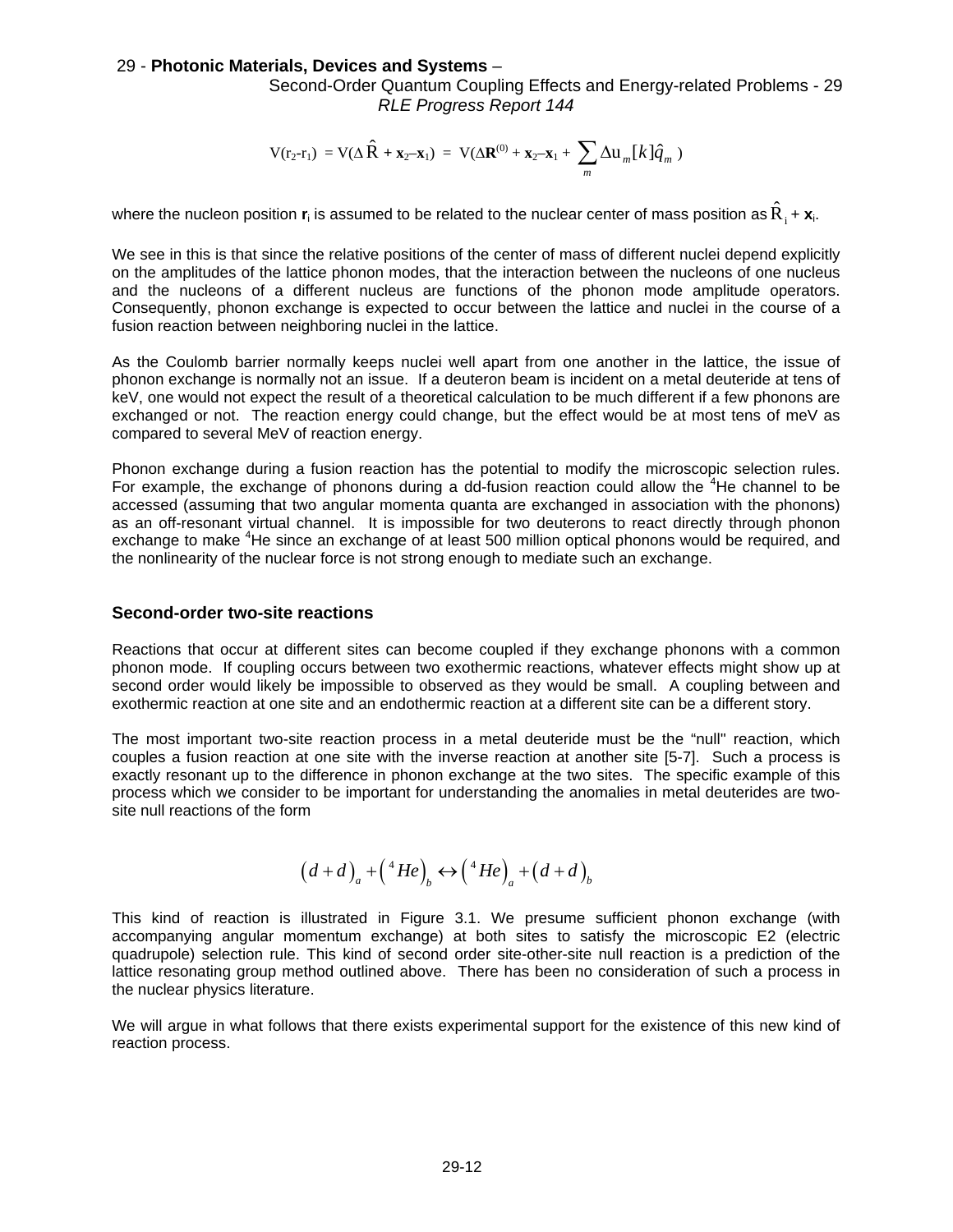

**Figure 3.1** A pair of two-level quantum systems coupled through an off-resonant oscillator. Phonon exchange with a common highly excited phonon mode is proposed to allow coupling between nuclear reactions at different sites. An excitation transfer of this type between equivalent systems is termed a "null'' reaction.

### **Many-site null reactions**

Within the solid, one expects that there might be many deuteron-deuteron pairs which might be capable of interacting with a given helium nucleus through a second-order off-resonant null reaction process as outlined above. There may also be many helium nuclei which can interact with a given deuterondeuteron pair as well. We need to extend the model to include interactions that are more general than the simple two-site null reaction process outlined above.

Deuterons in a metal deuteride occupy interstitial sites, such as the tetrahedral or octahedral sites, in preference to substitutional sites. Deuterons at neighboring interstitial sites have a very low probability of coming together sufficiently close to fuse. Our interest is focused instead on molecular  $D<sub>2</sub>$  states within the metal (the local two-deuteron state within a single site that is locally spherically symmetric is approximately the same as that of a free molecule of  $D<sub>2</sub>$ ). In PdD, when the deuterium loading exceeds unity, the probability of molecular state [8-10] formation improves. In a metal deuteride with many host metal vacancies, the formation of the molecular state within the metal becomes more probable. The probability that two deuterons can come close enough to fuse is still very small, but it is much higher in the molecular state than for deuterons at neighboring sites. Helium is ubiquitous. Metal deuterides contain small and uncontrolled amounts of helium (primarily  ${}^{4}$ He).

The size of a phonon mode in a metal deuteride depends on the frequency and wavevector of the phonon mode. The phonon modes in a metal deuteride are very lossy near room temperature, and can be damped in a time on the order of ten oscillation cycles in the case of optical phonons. The size that might be associated with suitable phonon modes are likely to be on the order of hundreds to thousands of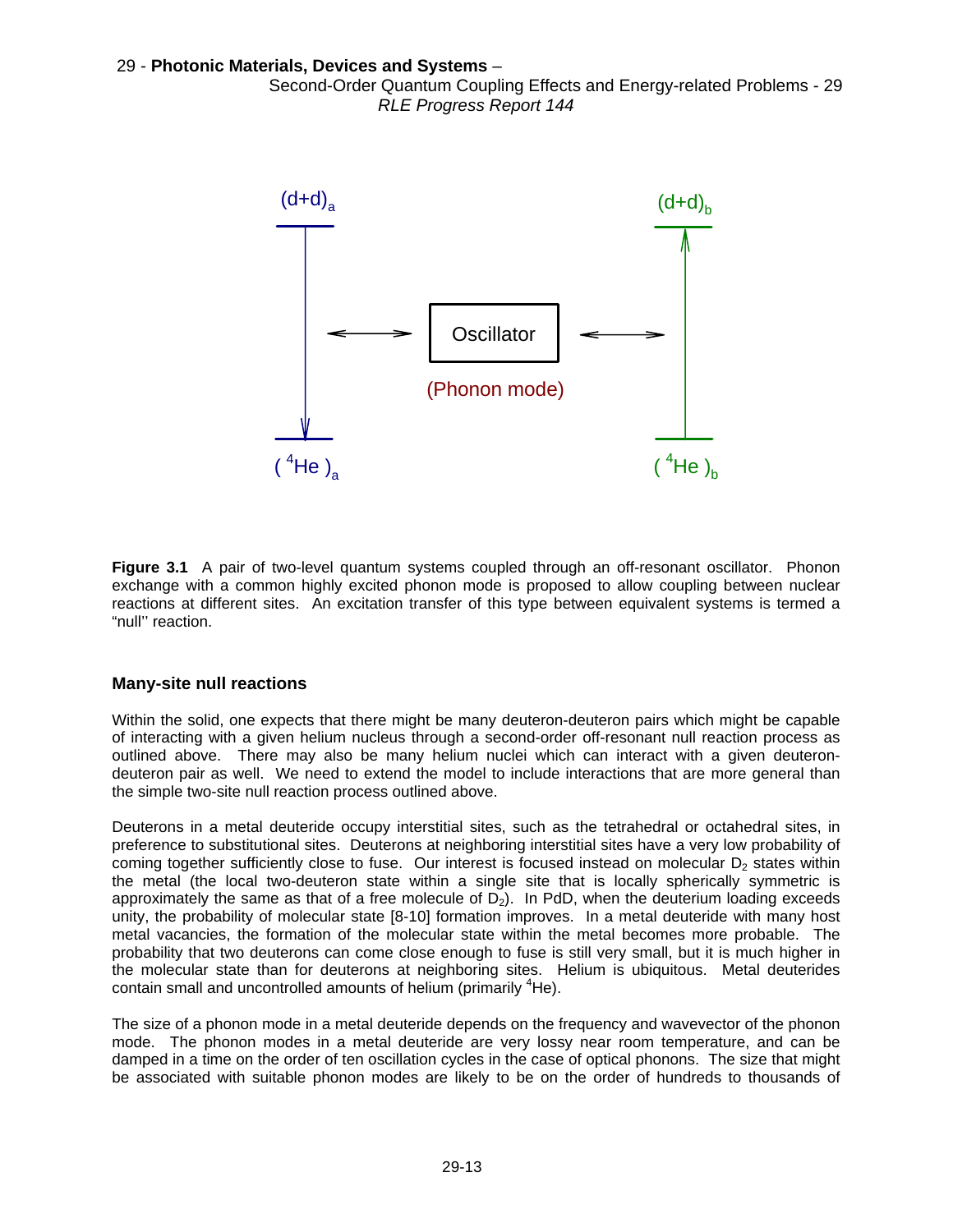### Second-Order Quantum Coupling Effects and Energy-related Problems - 29 *RLE Progress Report 144*

Angstroms in each direction. Within the volume of a phonon mode may exist a very large number of molecular state deuterons, and a few helium atoms.

To extract a useful model out of the multi-site version of the problem, a variety of approximations are required. We can take advantage of infinite-order Brillouin-Wigner theory in order to develop approximations that provide some insight as to the physics involved. The basic picture is that we have many sites, each of which is very nearly a local problem unto itself, with coupling provided by a common phonon mode that interacts with nuclei at the different sites. The Brillouin-Wigner theory allows us to examine how the local molecular  $D<sub>2</sub>$  states are impacted by the existence of the second-order site-othersite reactions. The resulting model might be cast in the form

$$
E\Psi_{i,n} = \left\langle \Phi_i^a \mid H_a \mid \Phi_i^a \right\rangle \Psi_{i,n} + \Sigma_b \Sigma_{j,n'} \Sigma_{k,n'} \left\langle \Phi_i^a \Phi_i^b \phi_n \mid H - E \mid \Phi_j^a \Phi_j^b \phi_{n'} \mid \frac{1}{E - H} \left\langle \Phi_j^a \Phi_j^b \phi_{n'} \mid (H - E) \mid \Phi_k^a \Phi_k^b \phi_{k,n'} \right\rangle \right\rangle
$$

The upshot of this model is that the local molecular deuteron channel at site  $a$  ( $\Psi_{i,n}$ , associated with reaction channel *i* and *n* phonons) sees a modified molecular-type potential within the local metal environment  $\langle \Phi^a_i \mid H_a \mid \Phi^a_i \rangle$ , and has a source which is due to local <sup>4</sup>He dissociation.

We have succeeded then in using the lattice-generalization of the resonating group method from the nuclear fusion literature to describe near resonant second-order lattice-induced coupling between molecular-state deuteron pairs in the metal deuteride and helium nuclei. The resulting model constitutes a new kind of solid-state many-body model that describes the interaction of the nuclei and the lattice.

### **Compact states**

The new solid-state many-body problem for the coupled nuclear and lattice system is complicated, and it is not particularly evident at the outset as to what kind of states are predicted by such a model. Based on the calculations that we have carried out so far, it appears that this new many-body model predicts a new kind of compact two-deuteron state. The second-order coupling between the fusion reaction at one site and the dissociation reaction at another site leads to the introduction of a closely spaced deuteron pair at the site where the helium dissociation occurs. Due to the Coulomb repulsion between the nuclei, the two deuterons created from the dissociation process would like to move apart. Unfortunately, this requires that the deuterons tunnel apart, which is a slow process since it is inhibited because the associated barrier is so large.

Such an effect can be seen with the aid of a simple one-dimensional analog model. One often develop seeks simplified versions of a complicated many-body model from which the relevant new physics can be seen and studied in isolation from the difficulties associated with the full theory, so that one can understand things simply. In this case, a convenient analog is constructed by replacing the local molecular state with a one-dimensional potential well. The source term due to <sup>4</sup>He dissociation appears as an exchange potential. The relevant one-dimensional analog model can be written as

$$
E\psi(x) = \left[ -\frac{h^2}{2\mu} \frac{d^2}{dx^2} + V(x) \right] \psi(x) - Kf(x) \int f(y) \psi(y) dy
$$

where *V(x)* is the one-dimensional equivalent molecular potential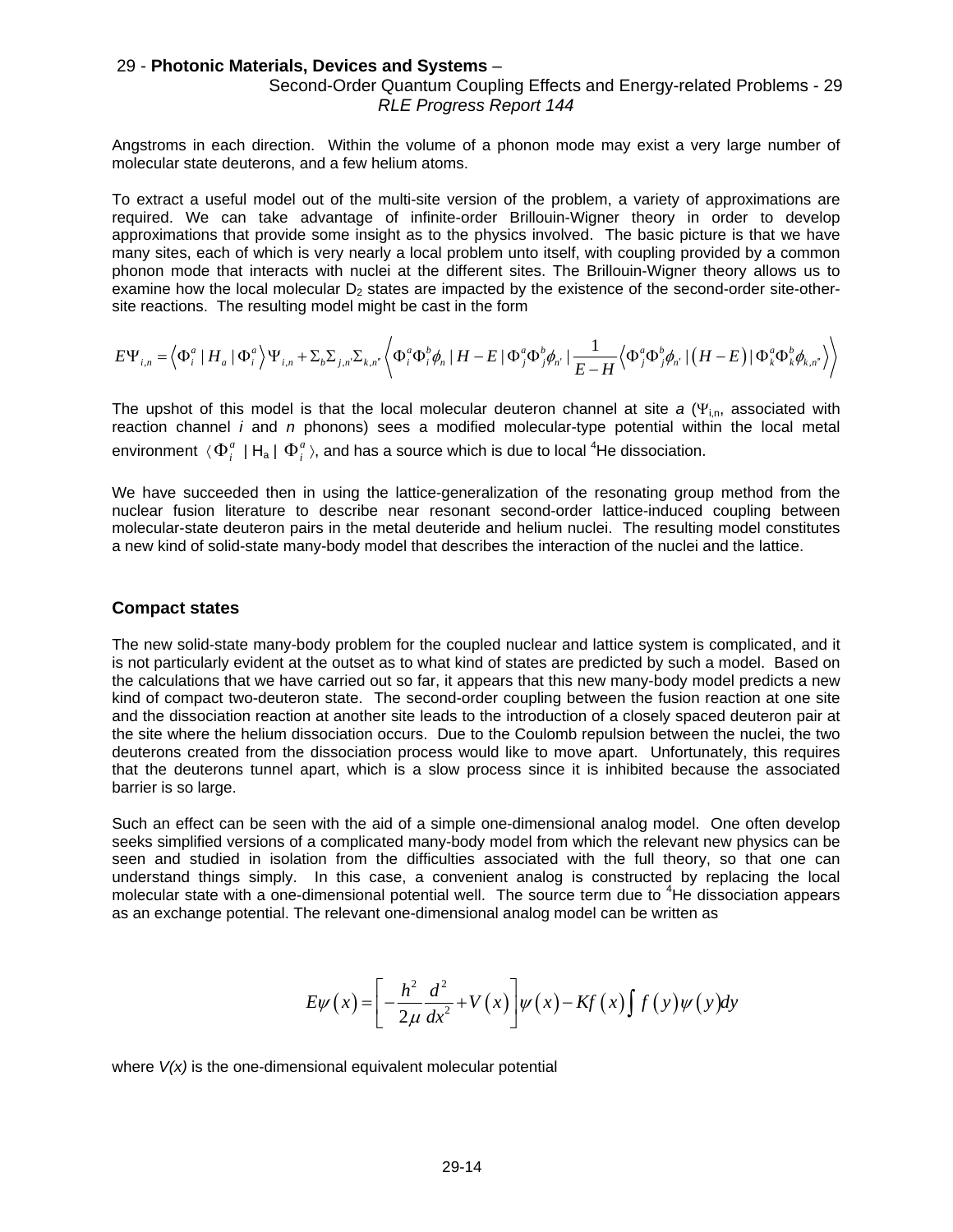

**Figure 3.2** Schematic of 1-D analog model. The molecular potential is modeled by a square well with zero potential between *d* and *L*, and a constant potential below *d*. The unperturbed ground state (analog for the molecular ground state) is illustrated as  $\psi(x)$ . Dissociation of helium leads to two deuterons with a tiny separation. This is accounted for in the function *f*(x).

We have taken  $f(x)$  to be a delta function located near the origin. The strength of the null reactions is modeled in the constant *K*. This is illustrated in Figure 3.2.

This analog model problem is easily solved. When the coupling constant *K* is small, the solutions consist of states that are very close to the bound states of the well that contain a small amount of admixture from a localized state near the origin. The associated intuition is that the deuterons spend part of their time in the molecular state, and part of the time localized. We associate the localized component as being due to contributions from deuterons at close range which are produced from helium dissociation, which tunnel apart.

When the coupling constant *K* is large, then a new compact state forms (see Figure 3.3), with an energy that depends on the coupling strength. The corresponding interpretation is that the deuterons that are created at close range try to tunnel apart, but ultimately come back together to make helium (sending the excitation elsewhere) before they can tunnel apart.

### **The Kasagi experiment: Observation of compact states**

The model outlined above suggests that new compact two-deuteron states may exist in a metal deuteride that has molecular two-dueteron states, helium, and a highly excited THz phonon mode. As the states are expected only to be a few fermi in size, one would have to develop a nuclear diagnostic to detect them, assuming that enough of them were present to give rise to a signal. It may be that such states have already been observed. Specifically, they may have been observed in experiments reported recently by Kasagi and coworkers at Tohoku University in Japan.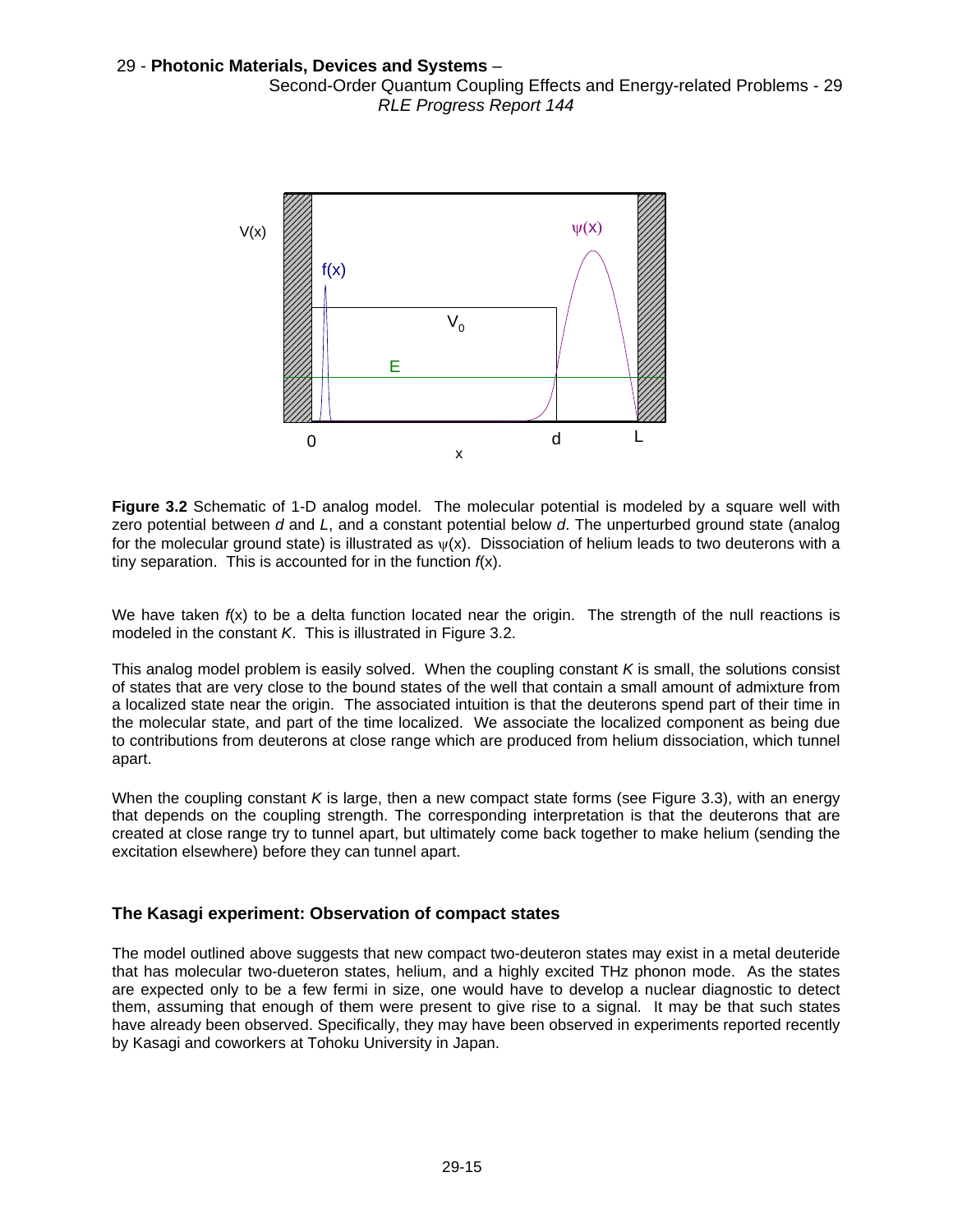

**Figure 3.3** Normalized eigenvalues ε as a function of the normalized coupling strength *k* for the square well analog. When the coupling strength increases to a sufficiently large value, a new state appears, with an energy that depends of the strength of the coupling.

In experiments looking at reaction products from 100 keV deuterons on TiD metal deuteride targets, Kasagi observed unexpected proton and alpha particles with a broad energy distribution up to very high energies [11]. These products could not be associated with any conventional fusion reaction. Kasagi noted that the broad energy distribution was consistent with a 3-body exit channel, and that the high energy endpoints were consistent with the reaction

This experiment has been replicated at several laboratories. Last year, this effect was observed in a replication effort at NRL. We conjectured that the Kasagi experiment can be interpreted as detecting the compact dd states discussed above [12], which would provide experimental support for the existence of site-other-site null reactions. A weakness of the Kasagi experiment is that the alpha particles and protons were not measured in coincidence. Consequently, it is possible that the associated signals might somehow arise from some other source. An improved version of the Kasagi experiment to measure the alpha and proton signals in coincidence is planned in the near future.

### **Absence of Kasagi two-body channels**

If compact two deuteron states exist, as suggested by the model, and as indicated by experiment, then one must address the question of stability. Stationary deuterons in close proximity (10-20 fermis) would be expected to fuse on a sub-femtosecond timescale. Yet in the Kasagi experiment, the fraction of all deuterons in compact states is on the order of 10-5, which is inconsistent with such a short lifetime.

Within the framework of the model, there exists the possibility of exchanging many phonons. As remarked upon earlier, phonon exchange has the capability to transfer phononic angular momentum to the microscopic nuclear scale. About 25 units of angular momentum in the compact state is sufficient to stabilize the state against decay by two-body channels, as the associated centripetal potential becomes too great for the exit channel products to tunnel through.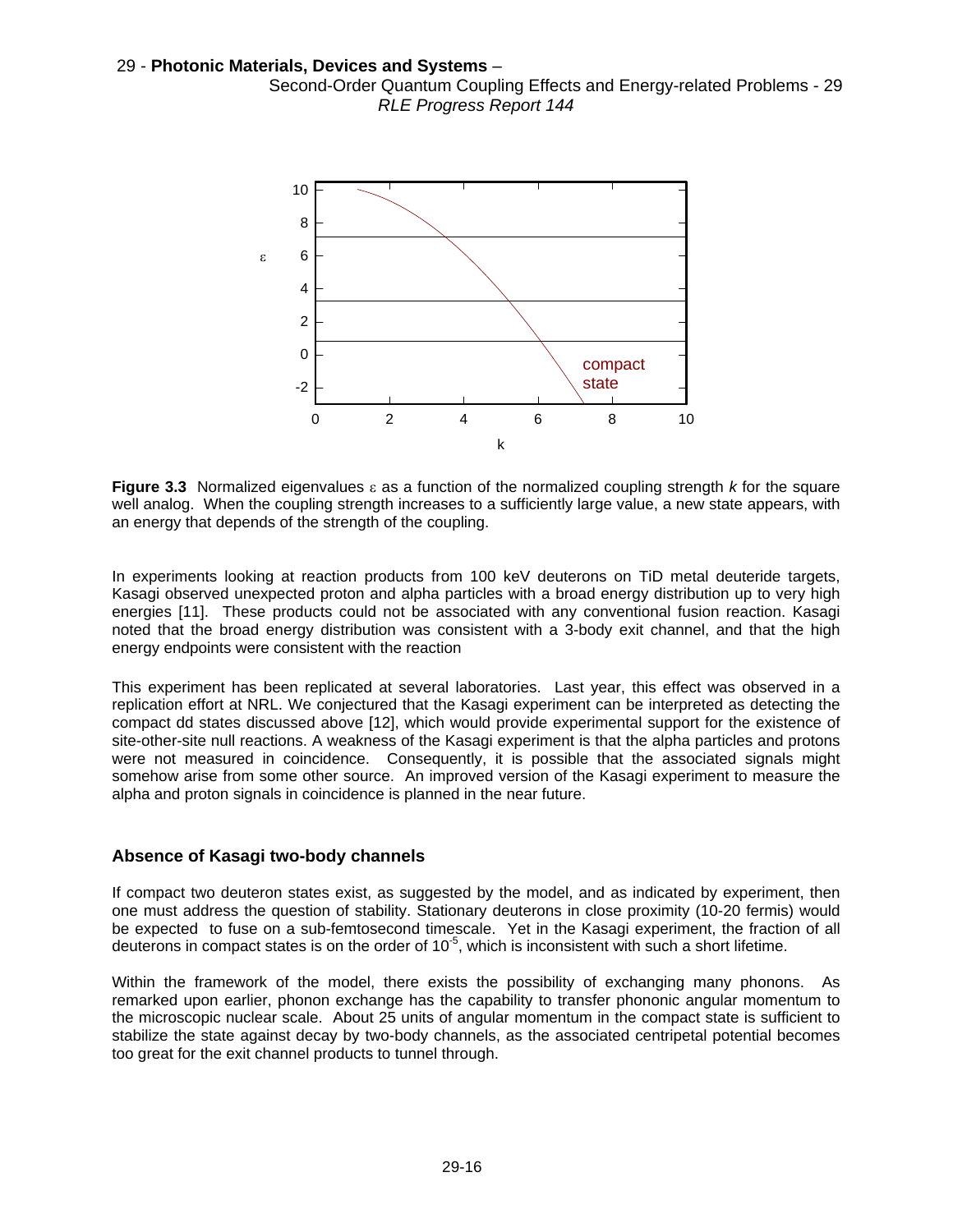### Second-Order Quantum Coupling Effects and Energy-related Problems - 29 *RLE Progress Report 144*

If the compact states are indeed high angular momentum states, then there should be observable consequences. One such consequence is the supression of two-body exit channels in the three-body Kasagi reaction. For example, one might have expected a significant yield for the two-body reactions

$$
d + d + d \rightarrow^4 He + d
$$

$$
d + d + d \rightarrow t + ^3He
$$

Neither of these reactions are observed in Kasagi's experiments, or at NRL.

We have noted that the absence of these two-body channels can be accounted for through the development of compact states with high angular momentum. For example, a high angular momentum compact state would have an associated large centripetal potential in the two-body exit channels, causing a suppression of these reactions [6,7]. This is the only possible mechanism for stabilizing the <sup>3</sup> *He+n* channel, since the neutron has no charge.

#### **Proton and deuteron compact states**

Although our discussion has focused on compact states formed from two deuterons, there does not seem to be any reason that similar physics should not apply in the case of the proton deuteron system. The associated two-site null reaction is

$$
(p+d)_a + {3He}_b \leftrightarrow {3He}_a + (p+d)_b
$$

Proton-deuteron compact states would be expected to be present in mixed metal hydride and deuteride system, under assumptions that are analogous for the compact two-deuteron states discussed above. As there exist reports of anomalies in light water systems, we would anticipate that compact proton-deuteron states would be involved, since light water systems have significant (part per thousand) concentrations of deuterium present.

In principle, it should be possible to observe three-body input channel reactions in this system. The analog to the Kasagi reaction in this case is

$$
p + d + t \rightarrow^4 He + p + n
$$

To test this reaction channel would require running a high flux beam of 100 keV tritons on a mixed metal deuteride hydride target. Such an experiment is not being contemplated at present.

An alternate route might be to set up conditions in which the two-body exit channels become allowed. For example, if and energetic alpha particle were incident at 5-10 MeV, then one might hope to observe reactions such as

$$
\alpha + d + d \rightarrow^4 He +^4 He
$$

$$
\alpha + p + d \rightarrow^4 He + ^3He
$$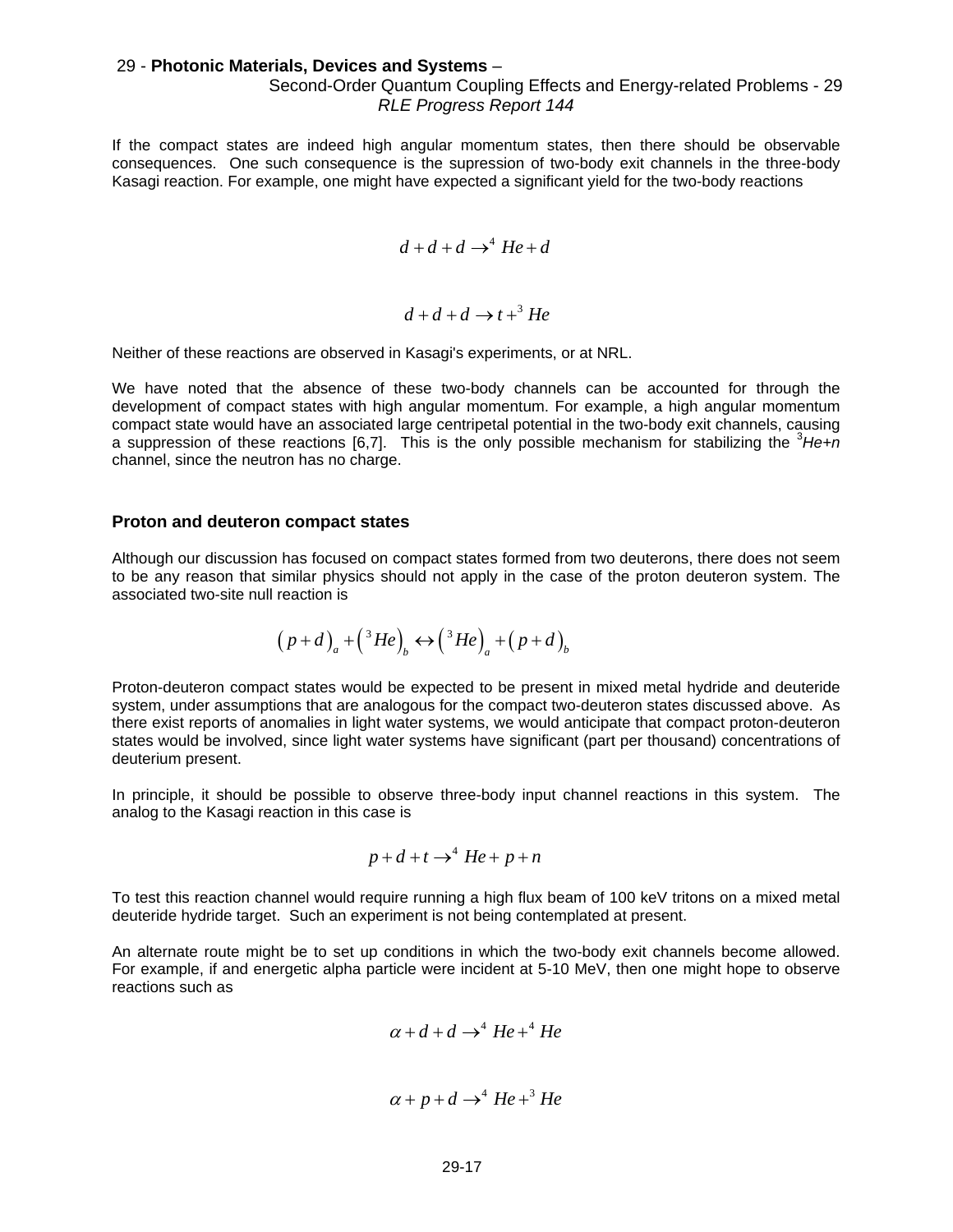### Second-Order Quantum Coupling Effects and Energy-related Problems - 29 *RLE Progress Report 144*

If these reactions were observed, one would be able to infer the amount of local angular momentum associated with a compact state from the dependence of the yield on the incident alpha energy. An exploratory experiment at NRL verified that there are no observable products from proton irradiation at low energy of a metal deuteride that showed the Kasagi effect under equivalent deuteron irradiation [13].

### **Relation between the Kasagi effect and low-level fusion reactions**

If insufficient initial phonon excitation is present, so that the angular momentum transfer to the compact state is in the range of 10-20 angular quanta, then the compact state is unstable against decay by the *p*+*t* and *n*+3 *He* branches of the dd-fusion process. When this happens, compact state formation would be accompanied by low-level dd-fusion reactions, which would be observable through energetic *n*, *p*, *t* and 3 *He* emission. This is proposed as a mechanism to account for the Jones effect, which consists of the observation of low-level dd-fusion reactions in metal deuterides. We note that the probability that deuterons tunnel through the Coulomb barrier in a thermal metal deuteride is much too low to lead to fusion reactions at an observable rate.



**Figure 3.4** Schematic of a "weak'' coupling version of the compact state energy distribution. In this case, compact state formation occurs at energies slightly below the molecular  $D_2$  state energy. In the event that coupling occurs to states with less than 20 units of angular momentum, then conventional dd-fusion reactions would be expected as an allowed decay route for these low angular momentum compact states. An accumulation of compact states with energies near the molecular state could also lead to energy transfer to the host lattice nuclei, giving rise to fast ion emission of the type observed by Chambers and by Cecil.

# **Relation between the Kasagi effect and experiments of Chambers and of Cecil**

The second-order multi-site null reaction process and compact state formation which has been discussed constitutes an example of an interesting but obscure quantum effect in which a large energy quantum is transferred from one (approximately) two-level quantum system to another two-level quantum system through off-resonant coupling with a low energy oscillator. We would expect that a similar process should be able to transfer energy from a two-level system indirectly so as to drive transitions in a continuum. This is illustrated in Figure 3.5.

For example, a 24 MeV quantum transferred to a host metal lattice nucleus would produce very energetic ejecta. In the case of PdD, alpha particles would be ejected with energies in the range of 18 to 21 MeV [6,14]. This is consistent with the observation of Chambers of alpha emission in this range from PdD samples. One would also expect protons, deuterons, tritons and <sup>3</sup>He ejection as well. Such ejecta were observed by Cecil from TiD, with the different products exhibiting energies in the range of what might be expected from the transfer of 24 MeV to the titanium isotopes. Energetic alpha particles from layered thin film metal deuteride targets made of nickel and palladium were recently observed by Lipson [15].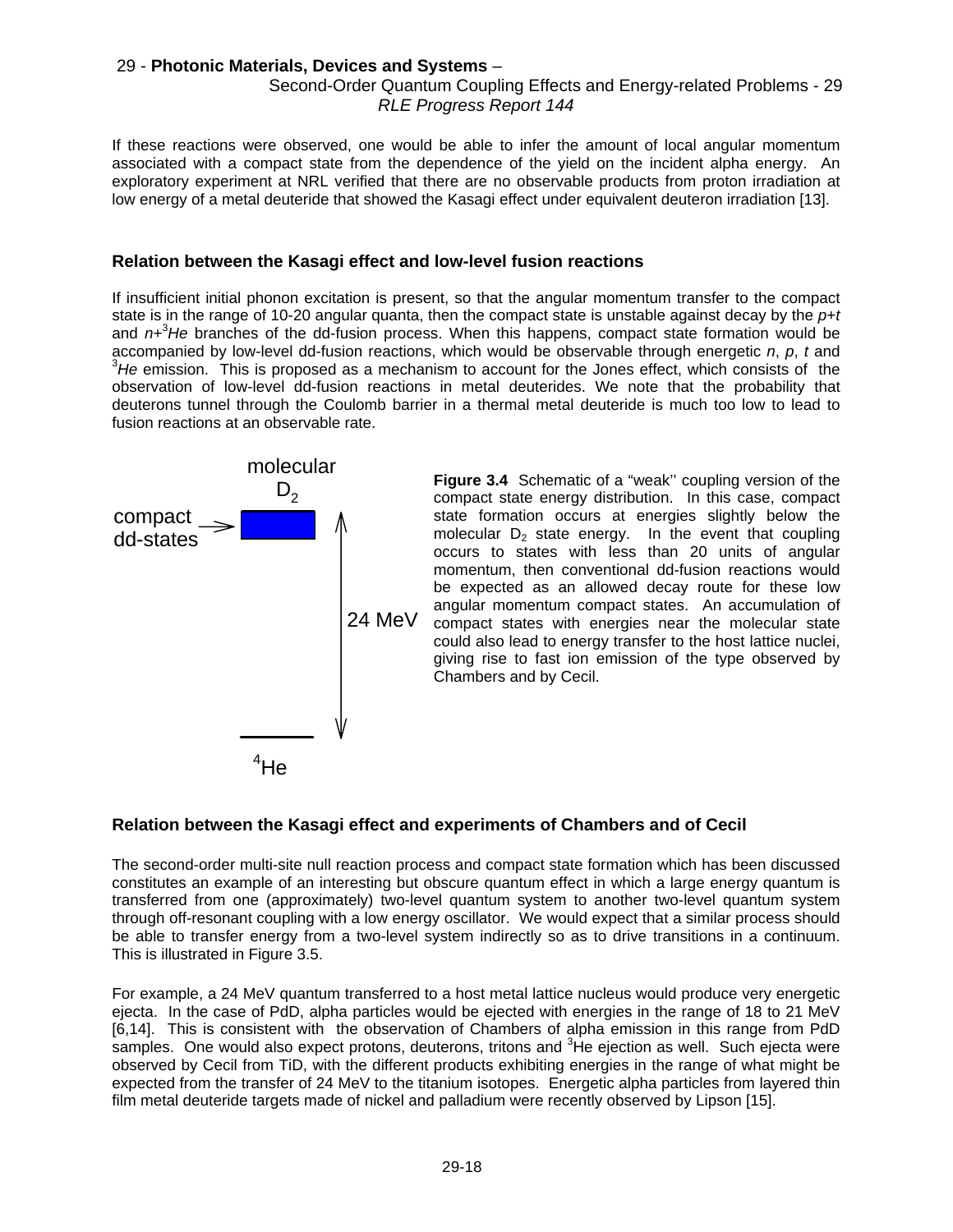Second-Order Quantum Coupling Effects and Energy-related Problems - 29 *RLE Progress Report 144* 



**Figure 3.5** Schematic of off-resonant coupling between a two-level system and a transition into a continuum. Compact dd-states with energies near the molecular limit at one site would be capable of an off-resonant coupling to host Pd nuclei at another site that would lead to alpha ejection in the range from 18-21 MeV, as observed by Chambers.

### **Relation between the Kasagi effect and tritium production**

There have been many observations of the development of tritium in metal deuterides (for example see [16]). In the experiments of Claytor at LANL, tritium generation was not accompanied by any detectable neutron emission, either at 2.5 MeV or at 14 MeV, indicating that it is not formed through the tritium branch of the vacuum dd-fusion reaction, and that the tritium has an energy of less than about 10 keV when first formed.



We are considering that the compact deuteron-deuteron states may be responsible for this effect [6]. For example, the model described above suggests that the compact states can occur at different energies, dependent on the strength of the coupling constant. If there develops an effective continuum of compact states with energies uniformly distributed between the molecular state energy down about 4 MeV to the *p*+*t* state energy, then one can envision a ladder process in which the population of compact dd-states exchanges energy with the phonon field, tens of quanta at a time, in a very large series of sequential exchanges (all of these mediated by secondorder two-site null reactions). This is illustrated in Figure 3.6.

**Figure 3.6** Schematic of compact state energy distribution consistent with tritium production.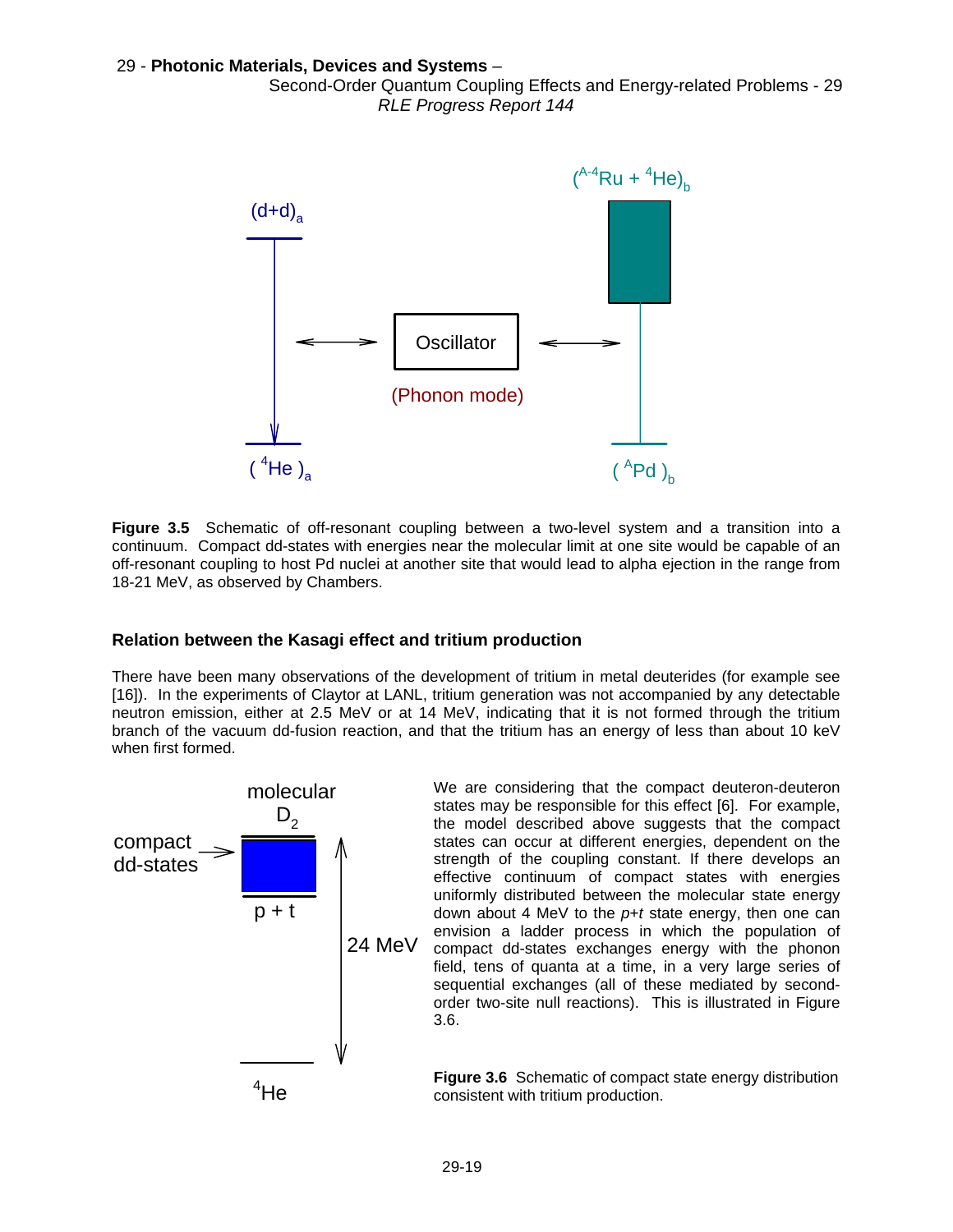Second-Order Quantum Coupling Effects and Energy-related Problems - 29 *RLE Progress Report 144* 

### **Relation between the Kasagi effect and the Pons-Fleischmann effect**

The basic Pons-Fleischmann effect is the development of excess heat from a metal deuteride. Observations of this effect have by now been reported from many laboratories. Bush, Miles and coworkers reported the first observation of a correlation of  ${}^{4}$ He with the excess heat [17]. Other laboratories have reported a quantitative correlation between the excess energy and the amount of helium produced. The most accurate of these experiments indicates a reaction *Q*-value of 24 MeV to within 10-15%.

The connection between this effect and the model under discussion lies within the strong coupling limit of the model, in which a continuum of compact states is produced between the molecular state energy and



the <sup>4</sup>He state energy [6]. The conversion of the nuclear energy to phonon energy occurs freely between the compact states and the lattice. Following a very large number of sequential transitions, the available reaction energy is extracted from the compact states, leaving  $4H$  as an ash. This is illustrated in Figure 3.7. This basic mechanism is in agreement with the experimental observations.

**Figure 3.7** Schematic of the compact state distribution in the strong coupling limit. In this case, compact states can exist with energies between the molecular state energy and the  $4$ He energy. This allows for continuous exchange of nuclear energy between the deuterons and the lattice.

Let us step back for a moment, and try to form a high level picture as to what is going on in the excess heat experiments from an engineering point of view. Suppose that we wished to design new systems that make heat along the lines outlined above. To do so, we wish to develop molecular state deuterium inside the metal deuteride along with <sup>4</sup>He as the initial condition. Molecular state formation requires either very high loading, high temperature, or lots of vacancies (or combinations of these). Once the system is properly prepared, then we wish to impose a very strong high frequency phonon field. Optical phonons or THz-level acoustic phonons are believed to be most effective in this process (there is not yet experimental support for this). Alternatively, there is strong mixing between the phonons and electronic states, such that excitation at higher energies may lead to a plasmon response with a phononic admixture. The phonon coupling mediates transitions from the molecular states to the compact states, as well as the exchange of nuclear energy with phononic energy among the near-continuum of compact states. The associated density of states is potentially an observable in the Kasagi experiment [18]. If the process is successfully executed, then deuterium is burned to make <sup>4</sup>He. At least, this is what we would deduce based on the model and based on the experimental data set as we presently understand it.

### **Discussion**

We have developed a new picture and associated model for the anomalies in metal deuterides. The anomalies include a variety of effects, some of which we have discussed briefly here (Kasagi effect, lowlevel fusion reactions, alpha emission, tritium production and heat and helium generation), and some of which we have not (the Wolf effect, which involves the activation of host lattice metal nuclei, and the recent results of Swartz, who observed an enhancement of excess heat in a light water system with the addition of heavy water [19]).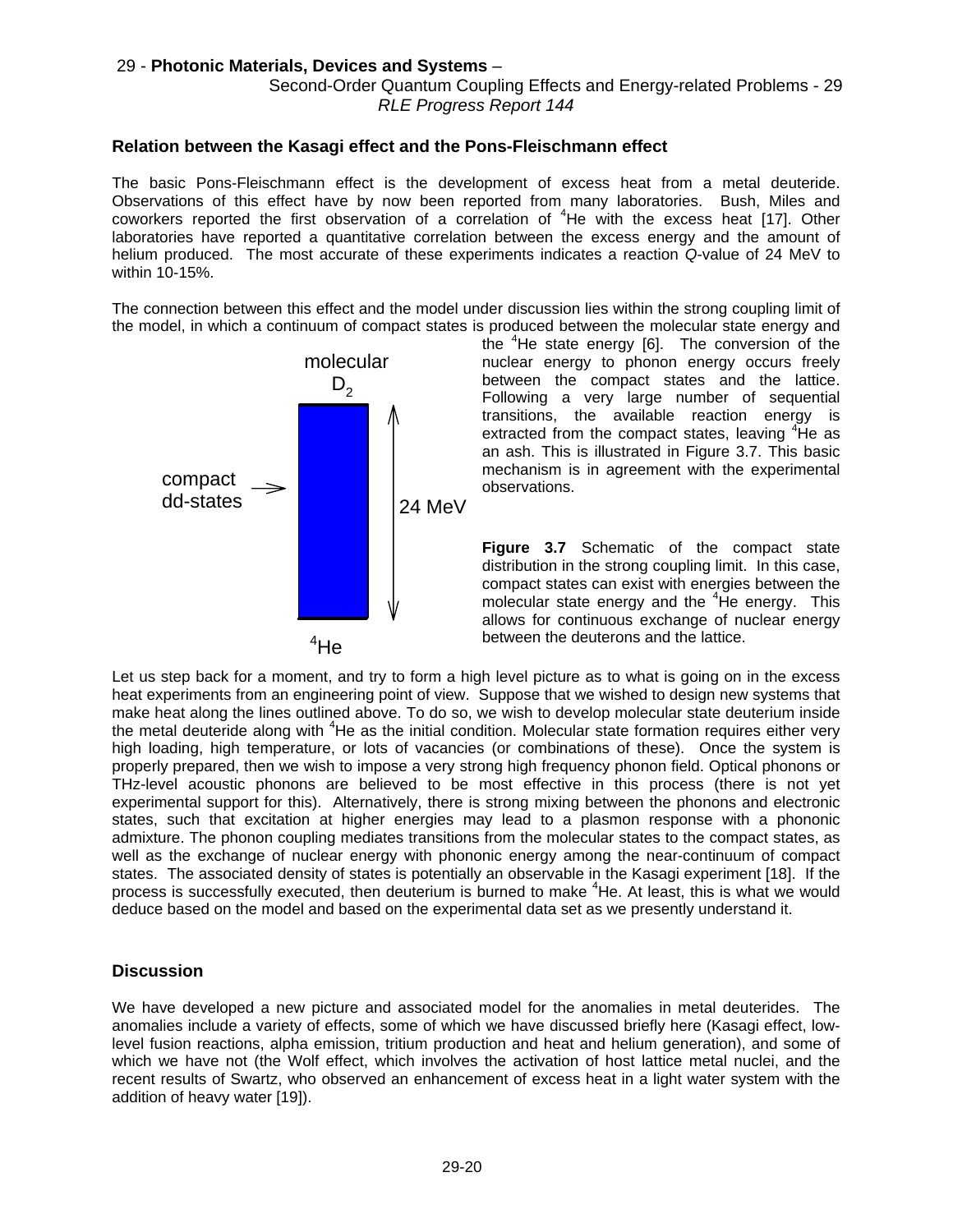### Second-Order Quantum Coupling Effects and Energy-related Problems - 29 *RLE Progress Report 144*

Over the past several years, a new model has evolved that addresses these anomalies on a unified footing. The premise of the new model is that solid-state effects need to be included intimately at the outset. The coupling between nuclei and phonons leads to the exchange of angular momentum between the phonons and the microscopic nuclear system, and results in the possibility of new second-order siteother-site reactions. A fusion reaction at one site can be coupled to a dissociation reaction at another site. The many-body version of this kind of reaction leads to the prediction of new compact two-deuteron states. In essence, the many different anomalies that have been reported can be seen simply as a consequence of the presence of these new compact states. Moreover, the results of the Kasagi experiment are consistent with the direct observation of compact two-deuteron states. The model predicts that these states can have a broad energy distribution, which is consistent with the observation of tritium generation. and with heat associated with quantitative helium generation

We conclude that order is beginning to emerge from the chaos of the field, and that many experimental observations which previously seemed to make little sense can now be seen as being closely related to one another. The evidence supports the existence of a new underlying physical effect, which is very exciting. The possibility of designing and engineering new devices based on the new physics described here is not only exciting, but has the potential to open the door to new technologies which could have a major impact on society.

[1] J. A. Wheeler, *Phys. Rev*. **52**, 1107 (1937).

[2] A. M. Lane and D. Robson, *Phys. Rev* **151**, 774 (1966). D. Robson and A. M. Lane, *Phys. Rev.* **61**, 982 (1967). A. M. Lane and D. Robson, *Phys. Rev.* **185**, 1403 (1969). R. J. Philpott and J. George, *Nucl. Phys.* **A233**,164 (1974).

[3] P. L. Hagelstein, *Phil. Mag. B* **79**, 149 (1999).

[4] T. Hamada and I. D. Johnston, *Nucl. Phys.* **34** 382 (1962).

[5] P. L. Hagelstein, "Anomalous Energy Transfer,'' *Proceedings of the Seventh International Conference on Cold Fusion*, Vancouver, March 1998.

[6] P. L. Hagelstein, "A unified model for anomalies in metal deuterides,'' *Proceedings of the 8th International Conference on Cold Fusion*, Lerici (La Spezia), Italy, May 2000; page 363.

[7] P. L. Hagelstein, "Theory for Anomalies in Metal Deuterides,'' *Trans. Am. Nucl. Soc.* **83**, 359 (2000).

[8] K. P. Sinha and Peter L. Hagelstein, "Electron screening in metal deuterides,*'' Proceedings of the 8th International Conference on Cold Fusion*, Lerici (La Spezia), Italy, May 2000; page 369.

[9] K. P. Sinha and P. L. Hagelstein, "Electron screening in metal deuterides,'' *Trans. Am. Nucl. Soc.* **83**, 359, (2000).

[10] K. P. Sinha and P. L. Hagelstein, "Electron screening in metal deuterides,'' *Bull. APS*, **45**, 235 (2000).

[11] J. Kasagi, T. Ohtsuki, K. Ishu and M. Hiraga, *J. Phys. Soc. Japan* **64**, 777 (1995).

[12] P. L. Hagelstein, "A proposed explanation for the Kasagi effect,'' *Bull. APS* 2001.

[13] G. Hubler, unpublished.